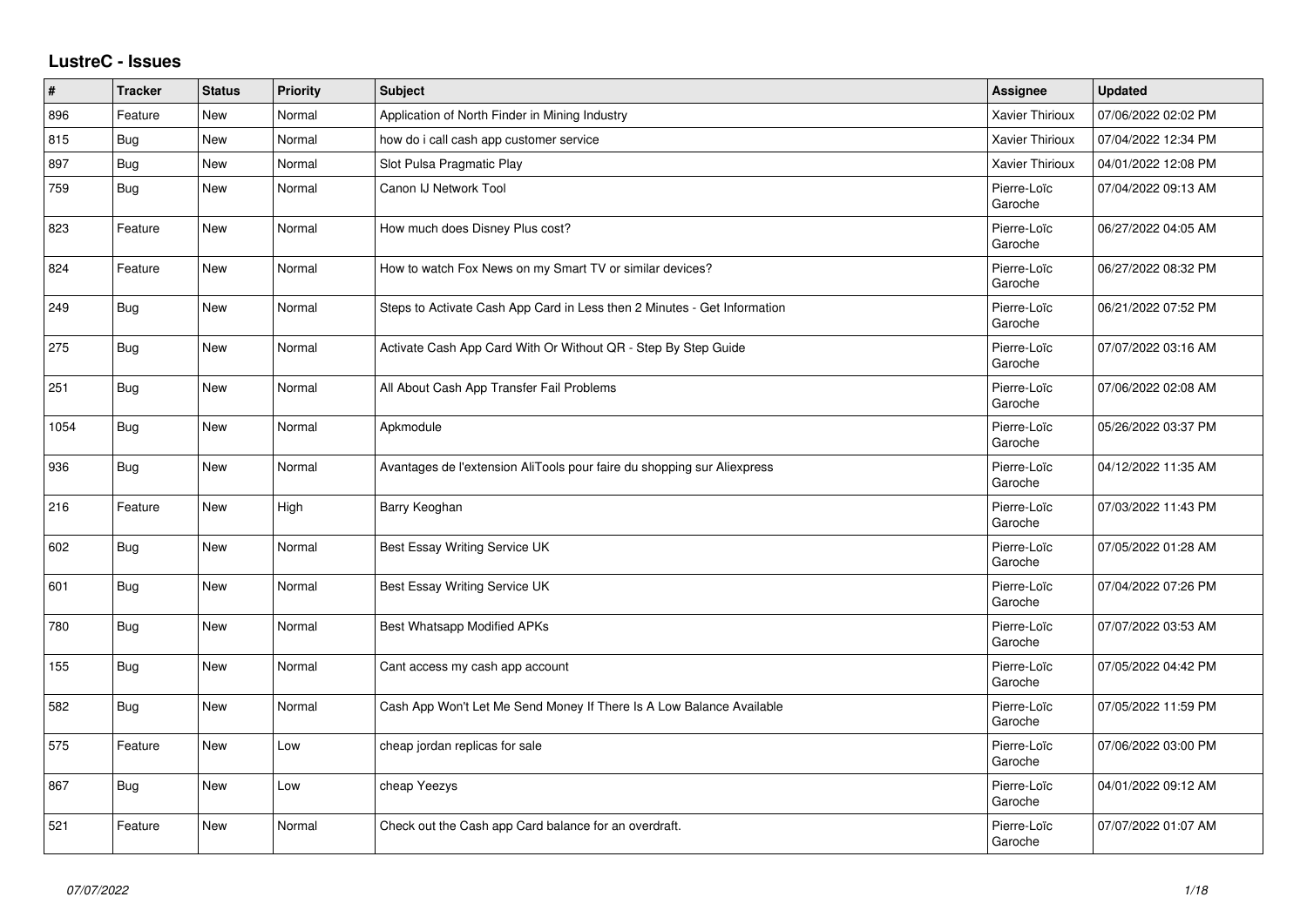| #    | Tracker    | <b>Status</b> | <b>Priority</b> | <b>Subject</b>                                                    | <b>Assignee</b>        | <b>Updated</b>      |
|------|------------|---------------|-----------------|-------------------------------------------------------------------|------------------------|---------------------|
| 1086 | Bug        | New           | Immediate       | Composite Engineer                                                | Pierre-Loïc<br>Garoche | 06/10/2022 09:26 AM |
| 74   | <b>Bug</b> | New           | Normal          | const is not supported inside contract                            | Pierre-Loïc<br>Garoche | 07/06/2022 09:34 PM |
| 578  | Feature    | New           | High            | Derrick Gore                                                      | Pierre-Loïc<br>Garoche | 07/07/2022 04:35 AM |
| 1003 | Bug        | <b>New</b>    | Normal          | Drift F1 is a drifting car game inspired by F1's tracks.          | Pierre-Loïc<br>Garoche | 05/10/2022 10:52 AM |
| 727  | Bug        | New           | Normal          | Drive for speed simulator mod apk                                 | Pierre-Loïc<br>Garoche | 06/27/2022 06:33 AM |
| 92   | Bug        | New           | High            | expression should have been normalized in EMF backend             | Pierre-Loïc<br>Garoche | 07/07/2022 05:12 AM |
| 1100 | Feature    | New           | Low             | <b>Food Products</b>                                              | Pierre-Loïc<br>Garoche | 06/28/2022 09:40 AM |
| 120  | Bug        | New           | Normal          | ghfjtkx                                                           | Pierre-Loïc<br>Garoche | 07/07/2022 05:41 AM |
| 1088 | Bug        | New           | Normal          | Health And Fitness Tips 2022                                      | Pierre-Loïc<br>Garoche | 07/06/2022 02:06 PM |
| 671  | Bug        | New           | Normal          | Hot games                                                         | Pierre-Loïc<br>Garoche | 07/06/2022 02:14 AM |
| 501  | Bug        | New           | Normal          | How Do I Annihilate Cash App Transfer Failed Problems Effectively | Pierre-Loïc<br>Garoche | 07/07/2022 04:49 AM |
| 571  | Bug        | <b>New</b>    | Normal          | How may the Cash app dispute your trade?                          | Pierre-Loïc<br>Garoche | 07/02/2022 11:09 AM |
| 1064 | Bug        | New           | Normal          | How to delete Cash App history?                                   | Pierre-Loïc<br>Garoche | 06/11/2022 10:29 AM |
| 1038 | Bug        | <b>New</b>    | Normal          | How to Fix Canon Printer Offline ISsue                            | Pierre-Loïc<br>Garoche | 05/27/2022 05:25 AM |
| 1035 | Bug        | New           | Normal          | how to relieve spam score                                         | Pierre-Loïc<br>Garoche | 05/18/2022 11:39 AM |
| 224  | Feature    | New           | Normal          | Instant Personal Loan                                             | Pierre-Loïc<br>Garoche | 06/28/2022 04:40 PM |
| 231  | Bug        | New           | Normal          | Is the ringtone download difficult or not?                        | Pierre-Loïc<br>Garoche | 07/04/2022 05:42 PM |
| 803  | Feature    | New           | High            | Ketamine Online Store                                             | Pierre-Loïc<br>Garoche | 07/04/2022 11:31 AM |
| 88   | <b>Bug</b> | New           | Normal          | kind2 output: When for node arguments                             | Pierre-Loïc<br>Garoche | 07/05/2022 01:40 PM |
| 663  | <b>Bug</b> | New           | Normal          | Know how the Cash app twitches words in a detailed way.           | Pierre-Loïc<br>Garoche | 06/28/2022 07:08 PM |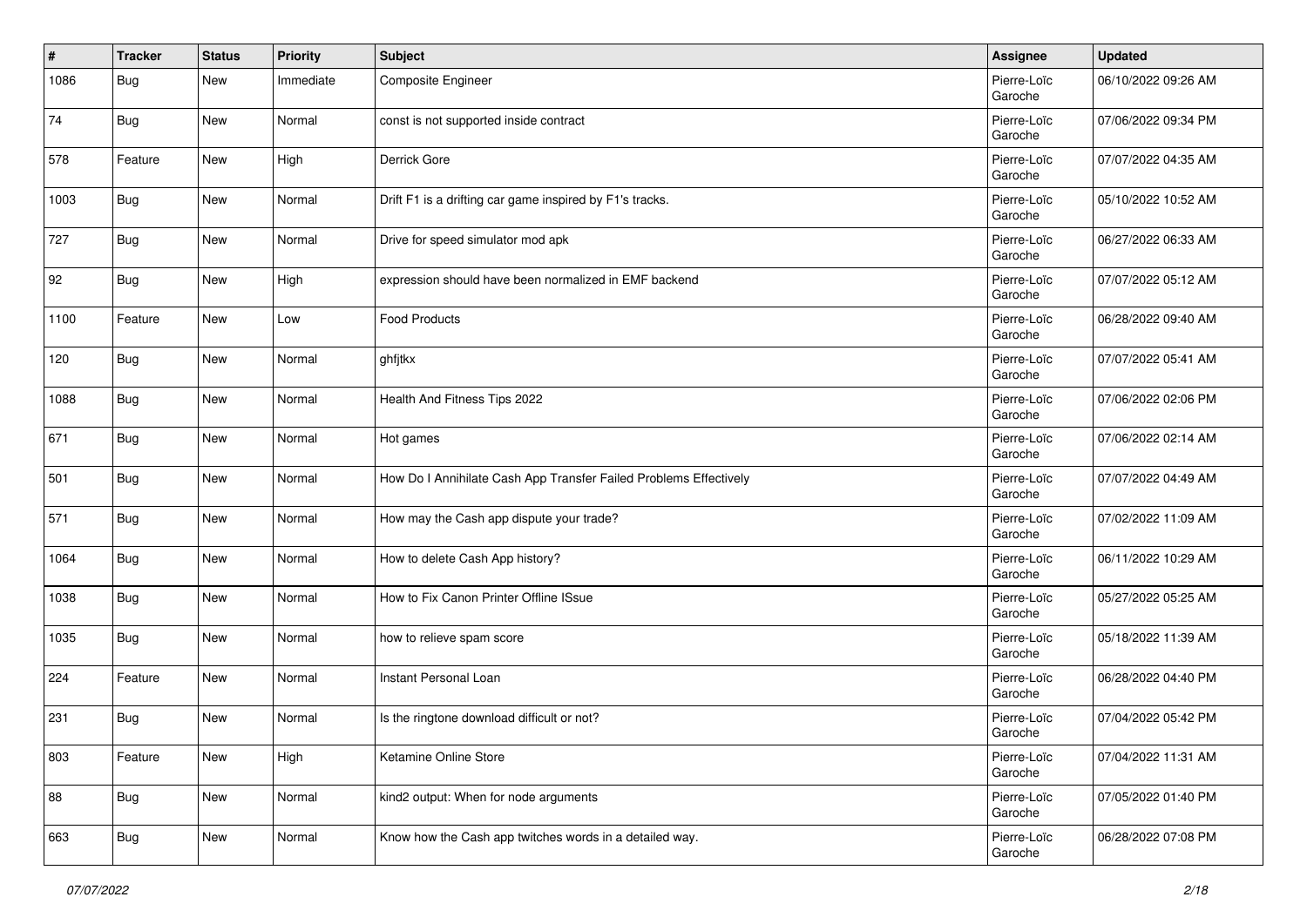| $\vert$ # | Tracker    | <b>Status</b> | <b>Priority</b> | Subject                                                                              | Assignee               | <b>Updated</b>      |
|-----------|------------|---------------|-----------------|--------------------------------------------------------------------------------------|------------------------|---------------------|
| 534       | <b>Bug</b> | New           | Normal          | Know how to initiate cash app refund by contacting the technical team                | Pierre-Loïc<br>Garoche | 07/07/2022 02:53 AM |
| 779       | Feature    | New           | Normal          | Latest Whatsapp groups for Teens                                                     | Pierre-Loïc<br>Garoche | 07/04/2022 09:11 AM |
| 572       | Feature    | <b>New</b>    | Normal          | New features of WhatsApp Plus on Android phones                                      | Pierre-Loïc<br>Garoche | 07/05/2022 06:45 AM |
| 866       | Feature    | New           | Normal          | Northern Ireland Dissertation Writing Service                                        | Pierre-Loïc<br>Garoche | 04/01/2022 09:12 AM |
| 606       | Feature    | <b>New</b>    | Normal          | Play unblocked cookie crush 3                                                        | Pierre-Loïc<br>Garoche | 07/05/2022 09:05 PM |
| 860       | <b>Bug</b> | <b>New</b>    | Normal          | pokemon guide                                                                        | Pierre-Loïc<br>Garoche | 06/18/2022 08:18 PM |
| 73        | Bug        | New           | Urgent          | properties ID is not set in Json in EMF backend                                      | Pierre-Loïc<br>Garoche | 06/27/2022 09:11 PM |
| 1055      | Bug        | New           | Normal          | seo apk                                                                              | Pierre-Loïc<br>Garoche | 05/27/2022 06:23 AM |
| 500       | Bug        | <b>New</b>    | Normal          | Simply contact the technical team, to find the solution to cash app refund problems. | Pierre-Loïc<br>Garoche | 07/06/2022 01:09 AM |
| 72        | <b>Bug</b> | <b>New</b>    | Normal          | Simulinkd does not match Lustre using EMF backend when using nested Merge expression | Pierre-Loïc<br>Garoche | 04/01/2022 08:06 AM |
| 931       | Feature    | New           | High            | Situs Judi Slot Online apel888                                                       | Pierre-Loïc<br>Garoche | 07/06/2022 06:00 AM |
| 1110      | Bug        | New           | Normal          | Six Guns Mod Apk Answers Your Questions                                              | Pierre-Loïc<br>Garoche | 06/28/2022 06:26 PM |
| 63        | Feature    | <b>New</b>    | Normal          | Skip normalization step in mutation generation if it possible                        | Pierre-Loïc<br>Garoche | 07/05/2022 03:53 AM |
| 814       | Bug        | <b>New</b>    | Normal          | Stage Fright Cure                                                                    | Pierre-Loïc<br>Garoche | 06/28/2022 12:31 AM |
| 674       | Bug        | New           | Normal          | The best game in 2021                                                                | Pierre-Loïc<br>Garoche | 07/07/2022 12:49 AM |
| 837       | <b>Bug</b> | <b>New</b>    | Normal          | To Create An Instagram Story                                                         | Pierre-Loïc<br>Garoche | 04/01/2022 08:58 AM |
| 861       | Feature    | <b>New</b>    | Low             | <b>Understanding Situational Depression</b>                                          | Pierre-Loïc<br>Garoche | 04/01/2022 09:12 AM |
| 1010      | <b>Bug</b> | New           | Normal          | what are the requirements to borrow money from cash app? cash app borrow app         | Pierre-Loïc<br>Garoche | 05/11/2022 09:29 AM |
| 570       | <b>Bug</b> | New           | Normal          | What is Sutton bank cash app customer service phone number?                          | Pierre-Loïc<br>Garoche | 07/06/2022 12:33 PM |
| 569       | <b>Bug</b> | New           | Normal          | What is the incoming and outgoing mail server for Outlook IMAP settings?             | Pierre-Loïc<br>Garoche | 07/05/2022 05:35 PM |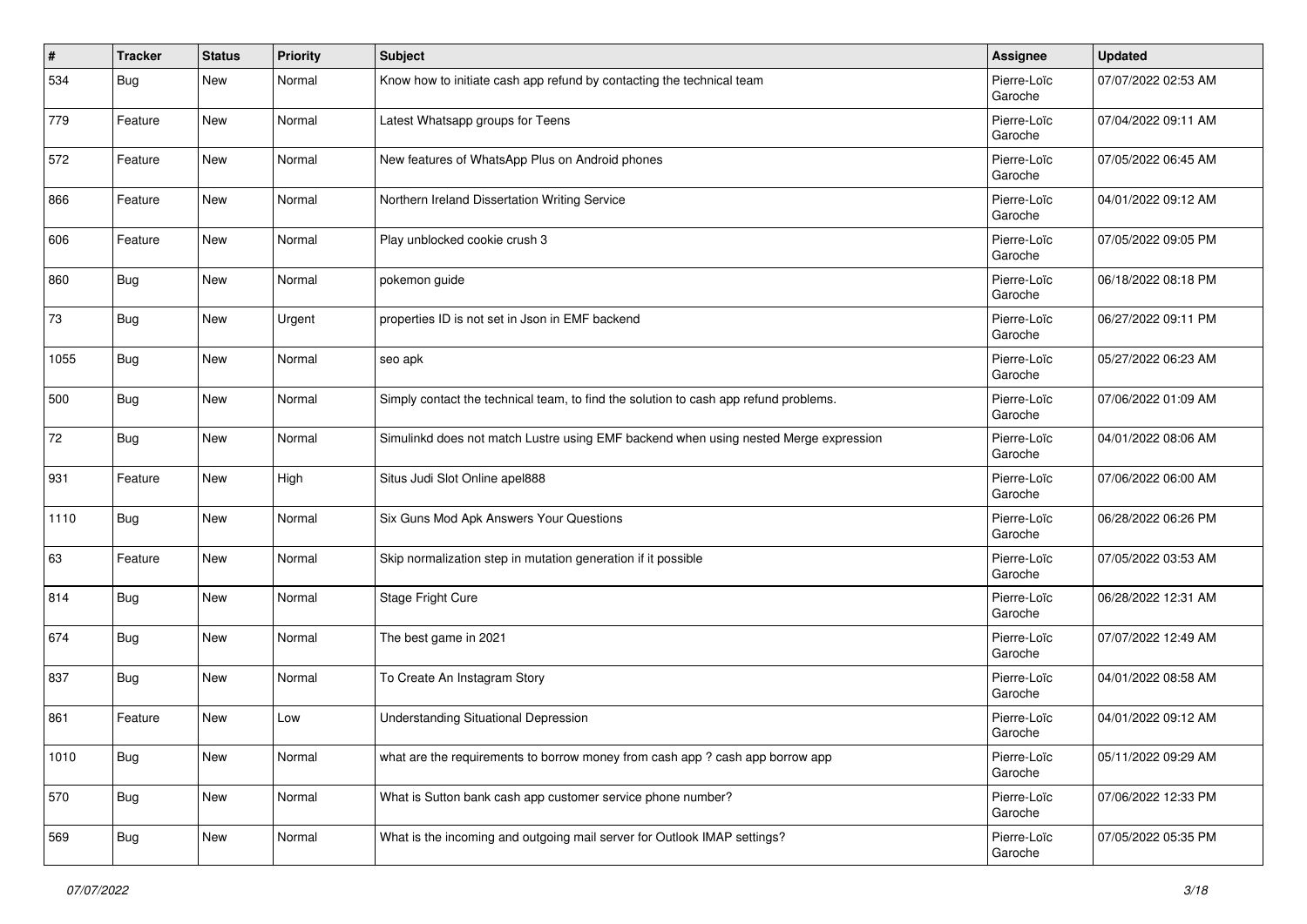| $\pmb{\#}$ | <b>Tracker</b> | <b>Status</b> | Priority | <b>Subject</b>                                                             | Assignee               | <b>Updated</b>                       |
|------------|----------------|---------------|----------|----------------------------------------------------------------------------|------------------------|--------------------------------------|
| 523        | Bug            | <b>New</b>    | Normal   | What Is The Right Google Account Recovery Aid To Regain Account Access?    | Pierre-Loïc<br>Garoche | 07/07/2022 01:25 AM                  |
| 868        | Feature        | <b>New</b>    | Normal   | What Is the Role of a Graphic Designer?                                    | Pierre-Loïc<br>Garoche | 04/01/2022 09:12 AM                  |
| 793        | Feature        | <b>New</b>    | Urgent   | Where can I find cheap FIFA coins?                                         | Pierre-Loïc<br>Garoche | 07/06/2022 05:31 AM                  |
| 707        | Bug            | <b>New</b>    | Normal   | Why Accounting Assignments Are Beneficial For The Students?                | Pierre-Loïc<br>Garoche | 07/04/2022 06:59 PM                  |
| 188        | <b>Bug</b>     | <b>New</b>    | Normal   | Why are university students buying assignments online?                     | Pierre-Loïc<br>Garoche | 07/06/2022 02:59 PM                  |
| 713        | <b>Bug</b>     | <b>New</b>    | High     | Why Cupcake 2048 is a addictive game?                                      | Pierre-Loïc<br>Garoche | 04/01/2022 09:34 AM                  |
| 263        | Feature        | New           | Normal   | Wrecked Car Is Nothing But A Worthless                                     | Pierre-Loïc<br>Garoche | 07/06/2022 01:35 PM                  |
| 829        | Bug            | New           | Normal   | Write My Dissertation For Me UK                                            | Pierre-Loïc<br>Garoche | 07/06/2022 02:41 AM                  |
| 685        | Bug            | <b>New</b>    | Low      | youtube thumbnail downloader                                               | Pierre-Loïc<br>Garoche | 07/05/2022 12:45 PM                  |
| 960        | Feature        | New           | Normal   | Zooming Instagram Picture In Full HD                                       | Pierre-Loïc<br>Garoche | 07/05/2022 08:36 AM                  |
| 1128       | Bug            | New           | Normal   | cvjvfbdi                                                                   |                        | Hamza Bourbouh   06/27/2022 01:52 PM |
| 1017       | Feature        | New           | Normal   | fleeing the complex                                                        | Hamza Bourbouh         | 05/13/2022 06:33 AM                  |
| 162        | Bug            | New           | Normal   | gfyuik9                                                                    |                        | Hamza Bourbouh   04/01/2022 08:01 AM |
| 536        | Bug            | New           | Normal   | How to check the balance on the cash app card                              | Hamza Bourbouh         | 07/06/2022 11:39 PM                  |
| 976        | Bug            | <b>New</b>    | Normal   | How to delete the cash app account history right now?                      |                        | Hamza Bourbouh   06/28/2022 11:22 AM |
| 718        | <b>Bug</b>     | <b>New</b>    | High     | Solve Complex Accounting Assignments                                       | Hamza Bourbouh         | 07/07/2022 01:52 AM                  |
| 818        | <b>Bug</b>     | New           | Normal   | Have you ever played a basketball game?                                    | Corentin<br>Lauverjat  | 04/01/2022 08:55 AM                  |
| 1047       | Bug            | <b>New</b>    | Normal   | Opensea                                                                    | Corentin<br>Lauverjat  | 05/24/2022 02:32 PM                  |
| 264        | Bug            | New           | Normal   | We Buy Your Unwanted Car                                                   | Corentin<br>Lauverjat  | 07/06/2022 03:49 AM                  |
| 761        | Bug            | <b>New</b>    | Normal   | What is it about basketball that makes it so popular in the United States? | Corentin<br>Lauverjat  | 07/05/2022 11:09 AM                  |
| 579        | <b>Bug</b>     | <b>New</b>    | Normal   | YOUR CV MAKES YOUR FIRST IMPRESSION                                        | Christophe<br>Garion   | 07/05/2022 07:46 PM                  |
| 1037       | Feature        | <b>New</b>    | Normal   | 1p lsd                                                                     | Christophe<br>Garion   | 05/19/2022 05:25 AM                  |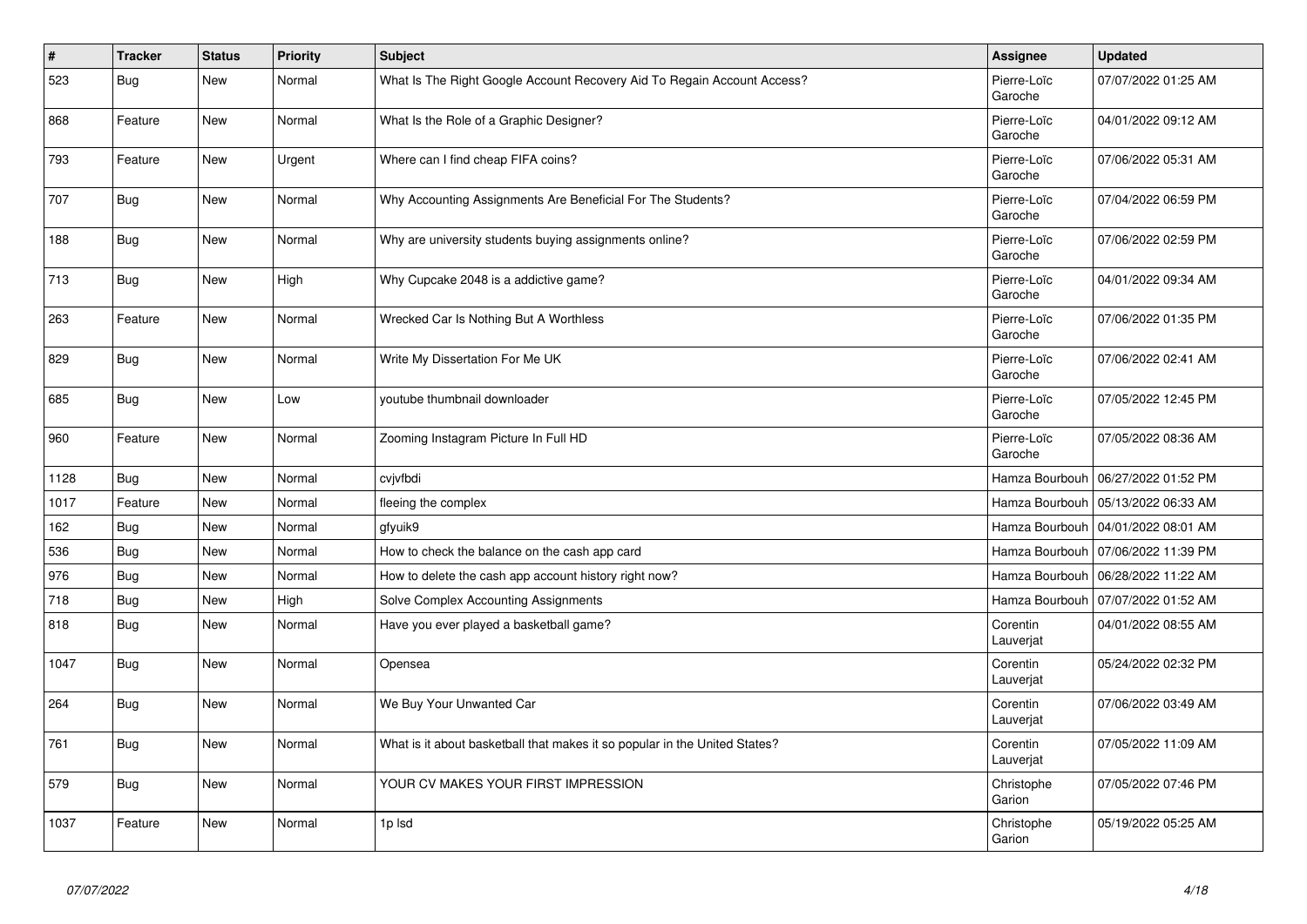| #    | <b>Tracker</b> | <b>Status</b> | <b>Priority</b> | <b>Subject</b>                                                                 | Assignee             | <b>Updated</b>      |
|------|----------------|---------------|-----------------|--------------------------------------------------------------------------------|----------------------|---------------------|
| 939  | <b>Bug</b>     | New           | Normal          | Ability to change sound notifications                                          | Christophe<br>Garion | 06/27/2022 11:29 PM |
| 899  | Feature        | <b>New</b>    | Normal          | Application of Optical Fiber Gyroscope                                         | Christophe<br>Garion | 04/02/2022 11:23 AM |
| 986  | <b>Bug</b>     | New           | Normal          | dbhdsvbhdf                                                                     | Christophe<br>Garion | 06/27/2022 04:12 PM |
| 1074 | Bug            | New           | Normal          | Dissertation writing help at economical rates!                                 | Christophe<br>Garion | 06/06/2022 04:48 PM |
| 535  | Bug            | New           | Normal          | Getting Tangled Problems When You Try To Apply For Cash App Delete Account     | Christophe<br>Garion | 07/05/2022 08:58 PM |
| 955  | Bug            | New           | Normal          | How Long Does Verification Take On Cash App If You Apply For The Verification? | Christophe<br>Garion | 07/05/2022 02:41 PM |
| 694  | <b>Bug</b>     | <b>New</b>    | Normal          | How to Get Guidance On How To Cash App Withdrawal Limit?                       | Christophe<br>Garion | 07/07/2022 05:18 AM |
| 805  | Bug            | New           | Normal          | Ketamine Online Store                                                          | Christophe<br>Garion | 07/01/2022 02:49 AM |
| 270  | Bug            | <b>New</b>    | Normal          | Logo Mansion                                                                   | Christophe<br>Garion | 04/01/2022 08:20 AM |
| 858  | <b>Bug</b>     | <b>New</b>    | Normal          | opourid                                                                        | Christophe<br>Garion | 04/01/2022 09:13 AM |
| 152  | <b>Bug</b>     | <b>New</b>    | High            | professional bridal makeup artist                                              | Christophe<br>Garion | 07/06/2022 04:28 AM |
| 797  | Bug            | <b>New</b>    | Normal          | Psychedelic                                                                    | Christophe<br>Garion | 07/06/2022 12:46 AM |
| 1109 | Feature        | New           | Normal          | Six Guns Mod Apk Answers Your Questions                                        | Christophe<br>Garion | 07/06/2022 03:23 AM |
| 1000 | <b>Bug</b>     | <b>New</b>    | Normal          | Super easy way to zoom photos and upload to Instagram                          | Christophe<br>Garion | 07/06/2022 01:59 PM |
| 498  | Bug            | New           | Normal          | Téléchargeur SoundCloud : SoundCloud en Mp3                                    | Christophe<br>Garion | 07/07/2022 02:01 AM |
| 723  | <b>Bug</b>     | New           | High            | The best horror game in 2021                                                   | Christophe<br>Garion | 07/05/2022 01:21 PM |
| 1093 | <b>Bug</b>     | <b>New</b>    | Normal          | Uniswap Exchange                                                               | Christophe<br>Garion | 06/14/2022 11:55 AM |
| 153  | <b>Bug</b>     | New           | Normal          | urgent loan online                                                             | Christophe<br>Garion | 07/06/2022 04:39 AM |
| 722  | Bug            | New           | Normal          | Vergrößern Sie Instagram-Fotos mit instazoom                                   | Christophe<br>Garion | 07/05/2022 08:23 AM |
| 580  | <b>Bug</b>     | New           | High            | What is Narrative Essay?                                                       | Christophe<br>Garion | 07/05/2022 12:04 AM |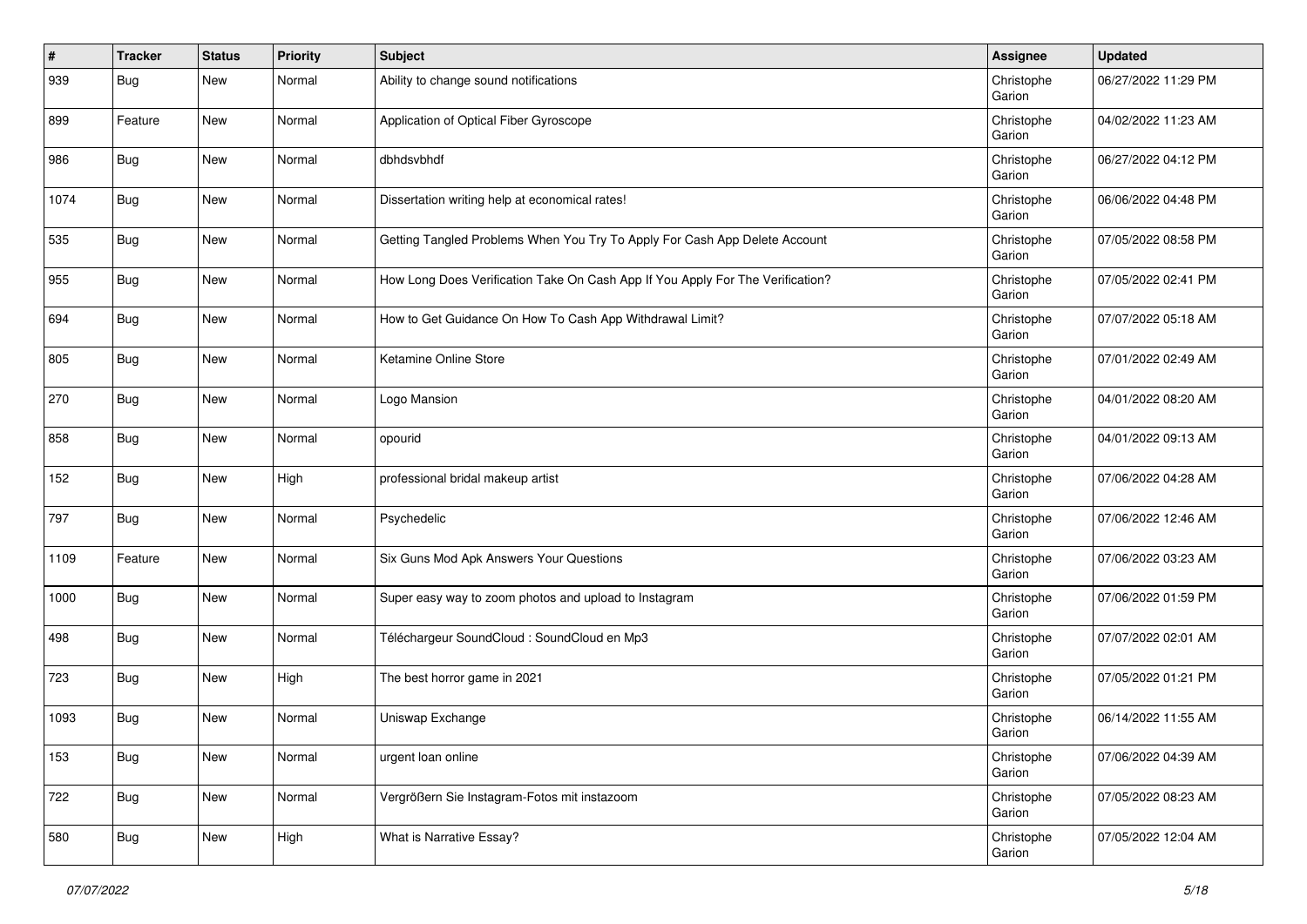| $\pmb{\#}$    | <b>Tracker</b> | <b>Status</b> | <b>Priority</b> | <b>Subject</b>                                                            | <b>Assignee</b>      | <b>Updated</b>      |
|---------------|----------------|---------------|-----------------|---------------------------------------------------------------------------|----------------------|---------------------|
| 1107          | Feature        | New           | High            | Where do you have to find an application to watch news and sports videos? | Christophe<br>Garion | 07/06/2022 02:17 PM |
| 938           | Bug            | New           | Normal          | Would you like to have your own ringtone                                  | Christophe<br>Garion | 06/26/2022 09:54 PM |
| 226           | Bug            | New           | Normal          | How to find reliable service reviews                                      | Anonymous            | 04/01/2022 08:46 AM |
| 203           | Bug            | New           | Low             | Airport Taxi Guildford                                                    | Anonymous            | 07/05/2022 07:16 PM |
| 531           | <b>Bug</b>     | New           | Normal          | Cheap Assignment Writing Service UK                                       | Anonymous            | 07/06/2022 03:45 PM |
| 530           | <b>Bug</b>     | New           | Normal          | Cheap Assignment Writing Service UK                                       | Anonymous            | 07/06/2022 03:34 PM |
| 293           | <b>Bug</b>     | New           | Immediate       | <b>CMT Direct Wix</b>                                                     | Anonymous            | 04/01/2022 07:21 AM |
| 511           | Feature        | New           | Normal          | Fashion                                                                   | Anonymous            | 07/07/2022 05:12 AM |
| 510           | Feature        | New           | Normal          | Fashion                                                                   | Anonymous            | 07/06/2022 01:19 AM |
| 509           | Feature        | New           | Normal          | Fashion                                                                   | Anonymous            | 07/04/2022 01:59 PM |
| 118           | Bug            | New           | Normal          | golf                                                                      | Anonymous            | 07/06/2022 12:36 AM |
| 274           | <b>Bug</b>     | New           | Normal          | How AI is transforming coupon marketing campaigns?                        | Anonymous            | 06/27/2022 01:54 PM |
| 486           | <b>Bug</b>     | New           | Low             | HP Wireless Printer Setup                                                 | Anonymous            | 07/07/2022 02:11 AM |
| 167           | <b>Bug</b>     | New           | Normal          | instant loan without documents                                            | Anonymous            | 07/06/2022 11:48 AM |
| 269           | <b>Bug</b>     | New           | Normal          | Is there such a site for app design?                                      | Anonymous            | 07/06/2022 03:56 AM |
| 513           | Bug            | New           | Normal          | Unlock cash app account using the easy steps:                             | Anonymous            | 07/06/2022 05:03 AM |
| 281           | Feature        | New           | Normal          | what are the types of Ringtones?                                          | Anonymous            | 07/07/2022 05:52 AM |
| 767           | <b>Bug</b>     | New           | Normal          | apkmod                                                                    |                      | 07/05/2022 11:57 AM |
| 1097          | <b>Bug</b>     | New           | Normal          | Race and experience new life.                                             |                      | 07/06/2022 06:19 AM |
| 888           | <b>Bug</b>     | New           | Normal          | Is the Fox News Channel on Roku free?                                     |                      | 06/28/2022 06:58 PM |
| 1063          | Bug            | New           | Normal          | 123.hp.com/laserjet                                                       |                      | 05/28/2022 12:27 PM |
| 1059          | <b>Bug</b>     | New           | Normal          | 123.hp.com/laserjet                                                       |                      | 05/28/2022 08:29 AM |
| 1022          | <b>Bug</b>     | New           | Normal          | 123.hp.com/laserjet                                                       |                      | 05/13/2022 01:25 PM |
| 666           | <b>Bug</b>     | New           | Normal          | 470+ pages à colorier de Noël                                             |                      | 07/06/2022 01:35 PM |
| 282           | <b>Bug</b>     | New           | Normal          | Activate Cash App Card: Learn Simple Steps & Fix Errors                   |                      | 07/06/2022 05:28 AM |
| 618           | <b>Bug</b>     | New           | Normal          | Buy Steroids Online with OurMedicnes.com   Best Quality Steroids          |                      | 07/04/2022 12:08 PM |
| 952           | Bug            | New           | Normal          | Canon IJ Network Tool                                                     |                      | 06/26/2022 10:35 AM |
| 948           | <b>Bug</b>     | New           | Normal          | Canon IJ Network Tool                                                     |                      | 06/27/2022 09:30 PM |
| 942           | Bug            | New           | Normal          | Canon IJ Network Tool                                                     |                      | 04/13/2022 08:45 AM |
| $ 929\rangle$ | <b>Bug</b>     | New           | Normal          | Canon IJ Network Tool                                                     |                      | 04/12/2022 08:32 AM |
| 921           | Bug            | New           | Normal          | Canon IJ Network Tool                                                     |                      | 04/11/2022 09:00 AM |
| 913           | <b>Bug</b>     | New           | Normal          | Canon IJ Network Tool                                                     |                      | 04/07/2022 06:21 AM |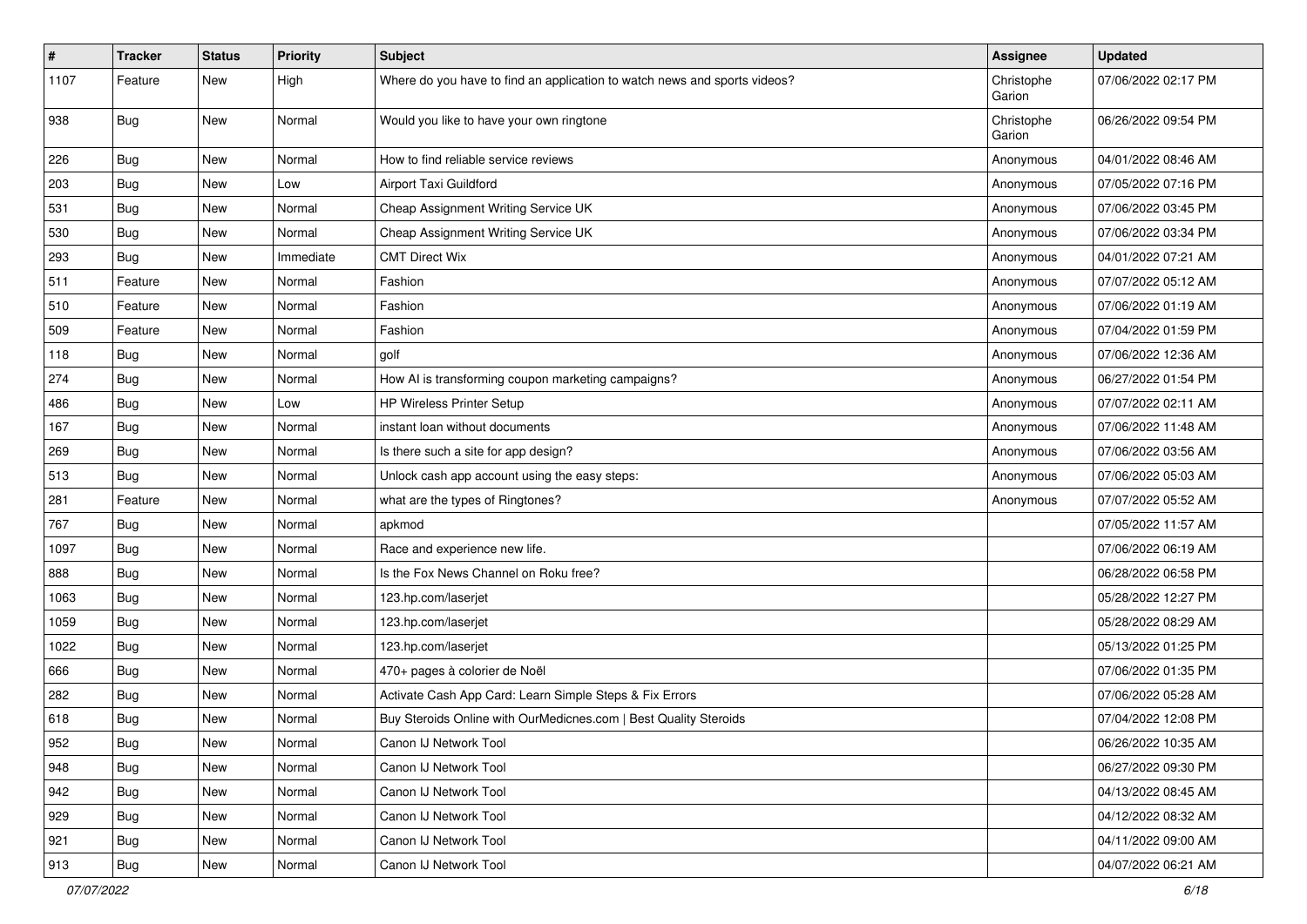| $\vert$ # | <b>Tracker</b> | <b>Status</b> | <b>Priority</b> | <b>Subject</b>                                                                                                                               | <b>Assignee</b> | <b>Updated</b>      |
|-----------|----------------|---------------|-----------------|----------------------------------------------------------------------------------------------------------------------------------------------|-----------------|---------------------|
| 907       | <b>Bug</b>     | New           | Normal          | Canon IJ Network Tool                                                                                                                        |                 | 04/04/2022 10:43 AM |
| 864       | Bug            | New           | Normal          | Canon IJ Network Tool                                                                                                                        |                 | 04/01/2022 09:14 AM |
| 863       | Bug            | New           | Normal          | Canon IJ Network Tool                                                                                                                        |                 | 04/01/2022 09:12 AM |
| 859       | <b>Bug</b>     | New           | Normal          | Canon IJ Network Tool                                                                                                                        |                 | 04/01/2022 09:13 AM |
| 843       | Bug            | New           | Normal          | Canon IJ Network Tool                                                                                                                        |                 | 04/01/2022 08:58 AM |
| 811       | <b>Bug</b>     | New           | Normal          | Canon IJ Network Tool                                                                                                                        |                 | 07/03/2022 03:22 PM |
| 770       | <b>Bug</b>     | New           | Normal          | Canon IJ Network Tool                                                                                                                        |                 | 07/06/2022 12:15 PM |
| 730       | Bug            | New           | Normal          | Canon IJ Network Tool                                                                                                                        |                 | 07/05/2022 07:20 PM |
| 729       | Bug            | New           | Normal          | Canon IJ Network Tool                                                                                                                        |                 | 06/28/2022 01:10 PM |
| 278       | Bug            | New           | Normal          | Cash App Help & Solutions - Here You Will Get Better Assistance                                                                              |                 | 07/06/2022 07:17 AM |
| 283       | Bug            | New           | Normal          | Cash App To PayPal Transfer Money - Check Out The Steps Here                                                                                 |                 | 04/01/2022 08:17 AM |
| 499       | Feature        | <b>New</b>    | Normal          | Discover The Premium Features Of Spotify Mod Apk                                                                                             |                 | 07/07/2022 05:11 AM |
| 599       | Bug            | <b>New</b>    | Normal          | Do you know how to delete cash app account from your computer?                                                                               |                 | 07/04/2022 09:12 AM |
| 198       | Bug            | New           | Normal          | DR. RECKEWEG R42 (HAEMOVENIN) (22ML)                                                                                                         |                 | 07/04/2022 09:20 AM |
| 537       | <b>Bug</b>     | New           | Normal          | Get tech assistance with customer support on ATT Yahoo email login issue.                                                                    |                 | 07/05/2022 09:54 AM |
| 841       | Bug            | New           | Normal          | How do I activate FOX NOW?                                                                                                                   |                 | 04/01/2022 08:58 AM |
| 839       | <b>Bug</b>     | New           | Normal          | How do I activate FOX NOW?                                                                                                                   |                 | 04/01/2022 08:58 AM |
| 76        | <b>Bug</b>     | New           | Normal          | Import error: Load error: imported node real_to_int declared in a regular Lustre file. File "include/conv.lusi",<br>line 1, characters 0-64: |                 | 07/06/2022 02:39 PM |
| 947       | Bug            | New           | Normal          | is Disney Now and Disney Plus different?                                                                                                     |                 | 04/14/2022 09:53 AM |
| 941       | Bug            | <b>New</b>    | Normal          | is Disney Now and Disney Plus different?                                                                                                     |                 | 07/05/2022 11:02 AM |
| 886       | Bug            | New           | Normal          | Is the Fox News Channel on Roku free?                                                                                                        |                 | 07/03/2022 07:14 PM |
| 840       | <b>Bug</b>     | New           | Normal          | Is Tubi really free and legal?                                                                                                               |                 | 04/01/2022 08:58 AM |
| 289       | <b>Bug</b>     | New           | Normal          | Recover Yahoo Mail Forgotten Password - Explore Kanata Chinese                                                                               |                 | 07/07/2022 01:20 AM |
| 192       | <b>Bug</b>     | New           | Normal          | The code Caffe                                                                                                                               |                 | 05/09/2022 10:16 AM |
| 170       | Feature        | <b>New</b>    | Normal          | top mba colleges in bangalore                                                                                                                |                 | 07/07/2022 04:11 AM |
| 889       | Bug            | New           | Normal          | What is Plex and how it's work?                                                                                                              |                 | 04/01/2022 09:14 AM |
| 887       | <b>Bug</b>     | New           | Normal          | What is Plex and how it's work?                                                                                                              |                 | 04/01/2022 09:16 AM |
| 946       | <b>Bug</b>     | New           | Normal          | What is Plex and Is Plex Legal?                                                                                                              |                 | 06/26/2022 05:23 AM |
| 940       | Bug            | New           | Normal          | What is Plex and Is Plex Legal?                                                                                                              |                 | 07/04/2022 07:54 PM |
| 228       | Bug            | New           | Normal          | Why Does Cash App Transaction Failed? - Here Is the Answer                                                                                   |                 | 07/06/2022 11:08 PM |
| 1007      | Bug            | New           | Normal          | "ij.start canon                                                                                                                              |                 | 05/18/2022 10:40 AM |
| 995       | Feature        | New           | Normal          | "ij.start canon                                                                                                                              |                 | 06/27/2022 01:29 PM |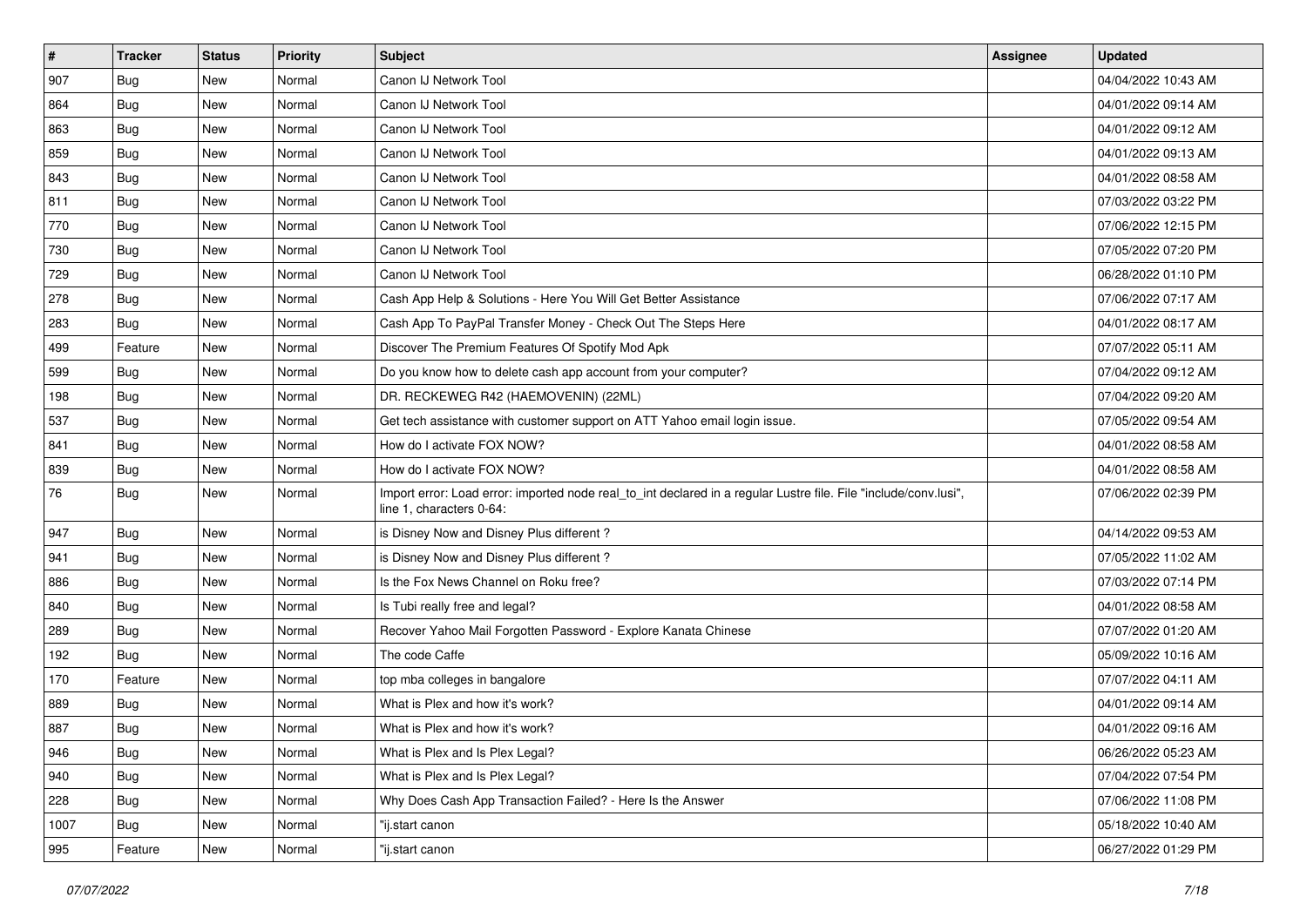| #    | <b>Tracker</b> | <b>Status</b> | <b>Priority</b> | Subject                                                        | Assignee | <b>Updated</b>      |
|------|----------------|---------------|-----------------|----------------------------------------------------------------|----------|---------------------|
| 1068 | <b>Bug</b>     | New           | Normal          | 123.hp.com/laserjet                                            |          | 05/31/2022 12:22 PM |
| 1046 | Bug            | <b>New</b>    | Normal          | 123.hp.com/laserjet                                            |          | 05/24/2022 10:46 AM |
| 997  | Bug            | New           | Normal          | 123.hp.com/laserjet                                            |          | 06/28/2022 09:48 AM |
| 193  | <b>Bug</b>     | <b>New</b>    | Normal          | 18% Discount on Homeopathic medicines                          |          | 07/03/2022 01:02 PM |
| 1126 | <b>Bug</b>     | <b>New</b>    | Normal          | 1PLSD                                                          |          | 06/25/2022 09:36 AM |
| 807  | <b>Bug</b>     | New           | Normal          | 1v1Battle is a strategic action 'Build and shoot' game         |          | 06/27/2022 06:52 AM |
| 265  | Bug            | <b>New</b>    | Normal          | 3 Faq's On Downloading To Your Apple Ipod                      |          | 07/06/2022 05:59 PM |
| 1029 | Bug            | New           | Normal          | 5 Reasons Why People Love Coloring Pages?                      |          | 05/16/2022 11:53 AM |
| 504  | <b>Bug</b>     | New           | Normal          | A beginner should always look for online Java assignment help! |          | 07/07/2022 03:23 AM |
| 735  | Bug            | <b>New</b>    | Normal          | A quick fix of how to get money back from cash app stocks      |          | 07/06/2022 03:00 PM |
| 145  | Bug            | New           | Normal          | abdulbaissagar                                                 |          | 07/07/2022 04:00 AM |
| 142  | Feature        | New           | Normal          | About ashimary hair                                            |          | 07/05/2022 08:41 PM |
| 156  | Bug            | <b>New</b>    | Normal          | Access old cash app account                                    |          | 04/01/2022 08:00 AM |
| 230  | Bug            | <b>New</b>    | Normal          | Add Money To Cash App Card - Auto Cash Apps                    |          | 07/02/2022 12:57 AM |
| 116  | <b>Bug</b>     | <b>New</b>    | Normal          | aertaeyg                                                       |          | 07/04/2022 11:37 AM |
| 184  | Bug            | New           | Normal          | Affordable Business Writing Services                           |          | 07/03/2022 12:08 AM |
| 122  | <b>Bug</b>     | <b>New</b>    | Normal          | <b>AFL Live Stream</b>                                         |          | 04/01/2022 07:55 AM |
| 239  | Bug            | <b>New</b>    | Normal          | Algunas características más de Choices MOD APK                 |          | 07/04/2022 06:59 PM |
| 286  | <b>Bug</b>     | <b>New</b>    | Normal          | All About Cash App Transfer Fail Problems                      |          | 04/01/2022 07:49 AM |
| 284  | Bug            | <b>New</b>    | Normal          | All About Cash App Transfer Fail Problems                      |          | 07/06/2022 05:41 AM |
| 190  | Bug            | New           | Normal          | All About Cash App Transfer Fail Problems                      |          | 07/07/2022 02:48 AM |
| 175  | Feature        | <b>New</b>    | Normal          | All About Cash App Transfer Fail Problems                      |          | 07/07/2022 02:12 AM |
| 911  | <b>Bug</b>     | <b>New</b>    | Normal          | Aluminum Windows & Doors                                       |          | 07/06/2022 02:16 PM |
| 476  | Feature        | New           | High            | <b>American Airlines Reservations</b>                          |          | 07/07/2022 03:27 AM |
| 233  | <b>Bug</b>     | New           | Normal          | Anauthorsway.com: My User Experience                           |          | 06/27/2022 12:02 PM |
| 660  | Bug            | <b>New</b>    | Normal          | Anchovies Nutrition Facts And Health Benefits                  |          | 04/01/2022 09:40 AM |
| 918  | <b>Bug</b>     | New           | Normal          | Antivirus for IOS                                              |          | 06/16/2022 10:36 PM |
| 760  | <b>Bug</b>     | New           | Normal          | apkmod                                                         |          | 06/27/2022 04:13 PM |
| 519  | Bug            | New           | Normal          | Are you finding online UK Assignment writers?                  |          | 07/07/2022 05:45 AM |
| 273  | Bug            | New           | High            | assignment help online                                         |          | 04/01/2022 08:17 AM |
| 787  | Bug            | New           | Normal          | Assured Assignment Help                                        |          | 07/07/2022 01:25 AM |
| 302  | <b>Bug</b>     | New           | Normal          | Auto Electrical Repair Services in Norcross GA                 |          | 07/04/2022 04:34 PM |
| 297  | <b>Bug</b>     | New           | Normal          | Auto Lighting Installation Services in Norcross GA             |          | 04/01/2022 07:21 AM |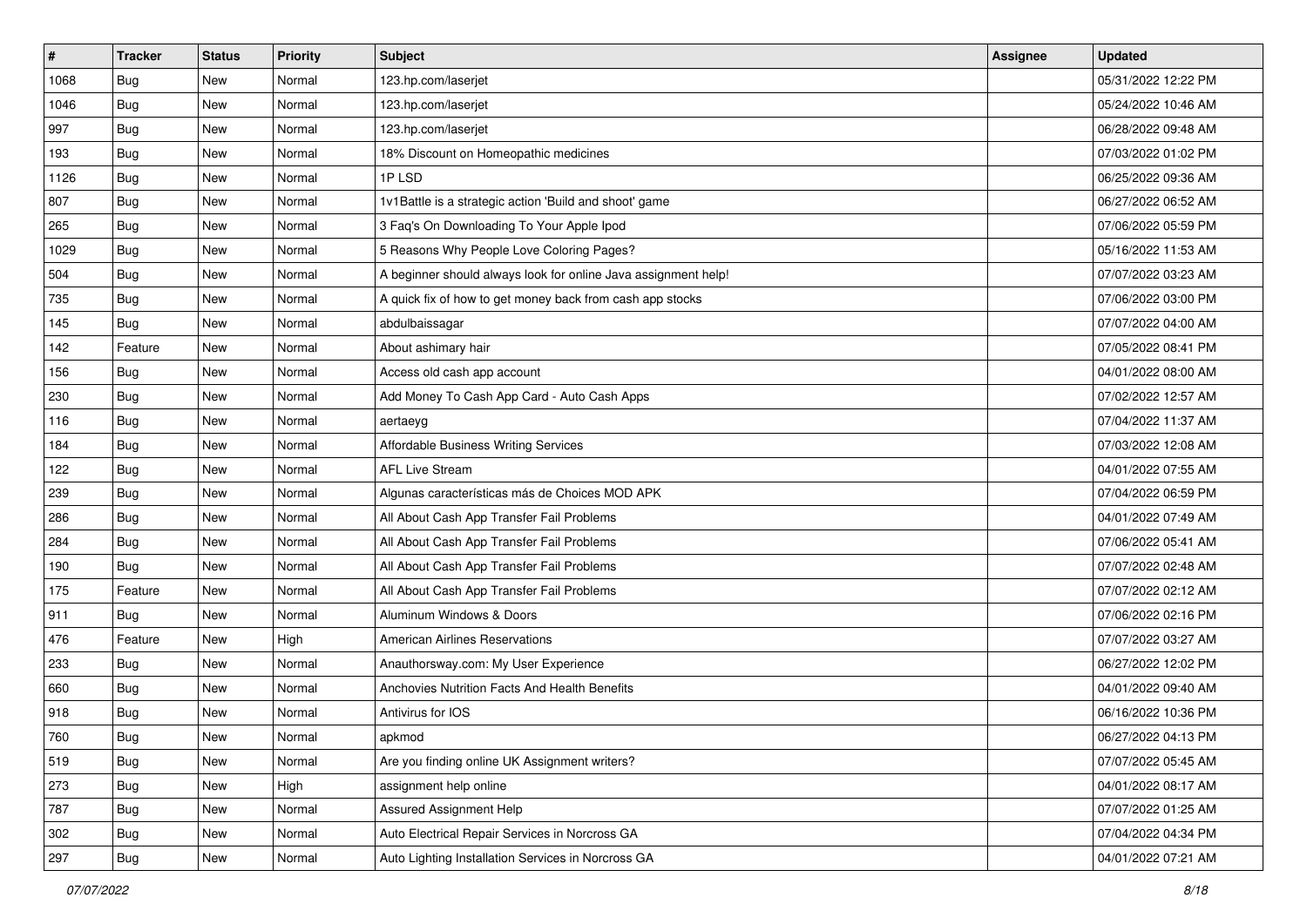| $\sharp$ | <b>Tracker</b> | <b>Status</b> | <b>Priority</b> | <b>Subject</b>                                                            | <b>Assignee</b> | <b>Updated</b>      |
|----------|----------------|---------------|-----------------|---------------------------------------------------------------------------|-----------------|---------------------|
| 396      | <b>Bug</b>     | New           | Normal          | Auto Transport Services in Annapolis MD                                   |                 | 04/01/2022 07:15 AM |
| 372      | Bug            | New           | Normal          | Auto Transport Services in Arlington County VA                            |                 | 07/07/2022 02:37 AM |
| 360      | Bug            | New           | Normal          | Auto Transport Services in Baltimore MD                                   |                 | 04/01/2022 07:13 AM |
| 378      | <b>Bug</b>     | New           | Normal          | Auto Transport Services in Fairfax VA                                     |                 | 04/01/2022 07:17 AM |
| 384      | Bug            | New           | Normal          | Auto Transport Services in McLean VA                                      |                 | 04/01/2022 07:17 AM |
| 402      | <b>Bug</b>     | New           | Normal          | Auto Transport Services in Potomac MD                                     |                 | 04/01/2022 07:47 AM |
| 390      | <b>Bug</b>     | New           | Normal          | Auto Transport Services in Sterling VA                                    |                 | 04/01/2022 07:16 AM |
| 366      | <b>Bug</b>     | New           | Normal          | Auto Transport Services in Washington DC                                  |                 | 04/01/2022 07:12 AM |
| 491      | Feature        | New           | Normal          | Automatically download and paste Reddit wallpapers into Windows           |                 | 07/07/2022 05:42 AM |
| 958      | Bug            | New           | Normal          | Avail Cash app support service to know Sutton bank cash app number        |                 | 07/04/2022 11:36 AM |
| 702      | <b>Bug</b>     | New           | Normal          | Avail Chime Customer Service to know How To Get Chime Bank Statement      |                 | 07/07/2022 05:44 AM |
| 731      | <b>Bug</b>     | New           | Normal          | Avail Of Cash App Customer Service If Unable To Down Cash App Mobile App? |                 | 07/06/2022 04:50 AM |
| 954      | Bug            | New           | Normal          | AZ Screen Recorder Mod                                                    |                 | 07/04/2022 10:08 PM |
| 191      | Bug            | New           | Normal          | <b>B2B Branding</b>                                                       |                 | 07/02/2022 07:53 AM |
| 989      | Bug            | New           | Normal          | Barewoods Wax Cigar                                                       |                 | 07/04/2022 07:09 AM |
| 146      | Bug            | New           | Normal          | bayabais                                                                  |                 | 07/07/2022 02:53 AM |
| 247      | <b>Bug</b>     | New           | Normal          | best 4 Channel Amp                                                        |                 | 07/05/2022 07:06 AM |
| 786      | Bug            | New           | Normal          | Best Assignment Help in Australia & UK                                    |                 | 07/05/2022 07:30 PM |
| 254      | Feature        | New           | Normal          | best ayurvedic treatment for psoriasis                                    |                 | 04/01/2022 08:13 AM |
| 545      | Feature        | New           | Normal          | <b>Best Canvas Print Company</b>                                          |                 | 07/05/2022 10:13 PM |
| 255      | Feature        | New           | Normal          | best doctor for psoriasis                                                 |                 | 07/07/2022 12:13 AM |
| 879      | Feature        | New           | Normal          | Best Garage Door Repair in Massachusetts                                  |                 | 04/01/2022 09:16 AM |
| 257      | Bug            | New           | Normal          | Best latte machines                                                       |                 | 07/06/2022 05:32 AM |
| 586      | <b>Bug</b>     | New           | Normal          | Best Modifications For Your Mobile Phone                                  |                 | 07/05/2022 04:56 PM |
| 1050     | Feature        | New           | Normal          | Best Smart Phone Repair in Delhi                                          |                 | 05/25/2022 10:33 AM |
| 741      | <b>Bug</b>     | New           | Normal          | <b>Blockchain Technology Solutions</b>                                    |                 | 07/05/2022 07:25 AM |
| 202      | Bug            | New           | Normal          | blonde wig                                                                |                 | 07/05/2022 10:32 PM |
| 143      | <b>Bug</b>     | New           | Normal          | Bob lace front wigs                                                       |                 | 07/05/2022 07:09 AM |
| 179      | Bug            | New           | Normal          | body wave                                                                 |                 | 04/01/2022 08:41 AM |
| 299      | <b>Bug</b>     | New           | Normal          | Brake Caliper Painting Services in Norcross GA                            |                 | 04/01/2022 07:20 AM |
| 831      | Bug            | New           | Normal          | Build and shoot                                                           |                 | 05/29/2022 04:47 PM |
| 1052     | <b>Bug</b>     | New           | Normal          | Build Now GG is a new battle royale game.                                 |                 | 05/26/2022 04:24 AM |
| 835      | Bug            | New           | Normal          | Build your strong army with Taming io                                     |                 | 04/01/2022 08:59 AM |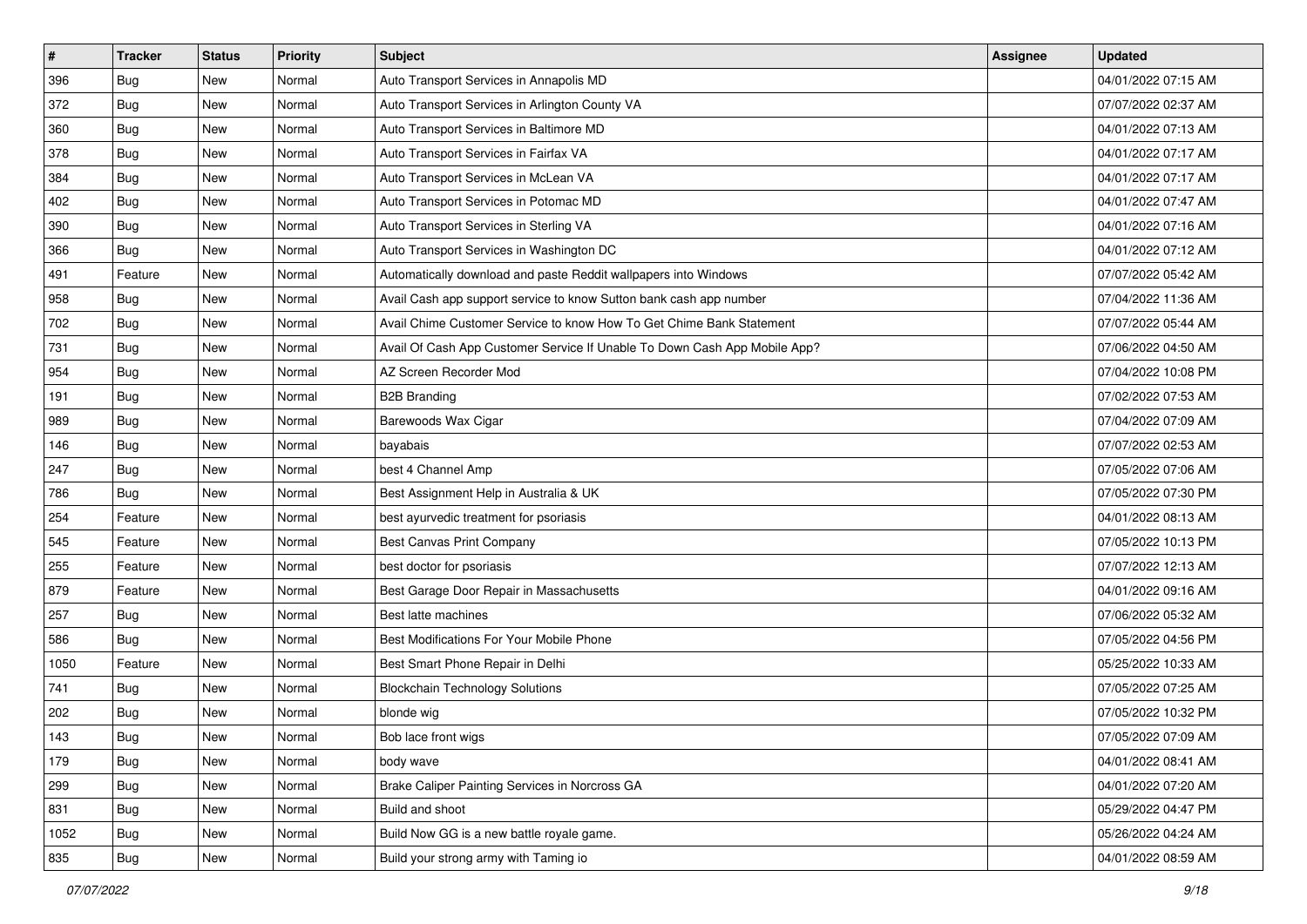| $\vert$ # | <b>Tracker</b> | <b>Status</b> | <b>Priority</b> | <b>Subject</b>                                                                   | <b>Assignee</b> | <b>Updated</b>      |
|-----------|----------------|---------------|-----------------|----------------------------------------------------------------------------------|-----------------|---------------------|
| 557       | Feature        | New           | Normal          | <b>Business Law Assignment Help</b>                                              |                 | 07/03/2022 06:40 AM |
| 621       | <b>Bug</b>     | <b>New</b>    | Normal          | Buy All Modafinil & Armodafinil Tablets @Buy Modafinil US                        |                 | 07/06/2022 12:06 PM |
| 611       | Feature        | New           | Normal          | Buy All Modafinil & Armodafinil Tablets @Buy Modafinil US                        |                 | 07/04/2022 03:51 PM |
| 616       | <b>Bug</b>     | New           | Normal          | Buy Anavar Tablets   Anavar For Sale in USA, UK & Australia                      |                 | 07/07/2022 02:00 AM |
| 613       | Bug            | New           | Normal          | Buy Aspadol 100mg Tab Online in US, UK, AU   Erospharmacy                        |                 | 07/07/2022 03:51 AM |
| 494       | Bug            | New           | Normal          | <b>Buy Discussion Post</b>                                                       |                 | 07/06/2022 09:56 PM |
| 635       | Bug            | New           | Normal          | Buy Steroids Online with OurMedicnes.com   Best Quality Steroids                 |                 | 07/05/2022 09:51 PM |
| 924       | Bug            | New           | Normal          | buy tec 9                                                                        |                 | 04/11/2022 02:54 PM |
| 634       | Bug            | New           | Normal          | Buy Vidalista Tablets (Tadalafil) at [\$25 OFF + Free Shipping] Vidalistatablets |                 | 07/07/2022 04:04 AM |
| 617       | Bug            | New           | Normal          | Buy Vidalista Tablets (Tadalafil) at [\$25 OFF + Free Shipping] Vidalistatablets |                 | 07/06/2022 04:44 AM |
| 1131      | <b>Bug</b>     | New           | Normal          | Calculatrice Forex pour calculer les paramètres de la copie des transactions     |                 | 06/29/2022 07:24 PM |
| 259       | Bug            | New           | Normal          | call center services                                                             |                 | 07/07/2022 04:50 AM |
| 690       | Bug            | New           | Normal          | campervan hire                                                                   |                 | 07/05/2022 02:00 PM |
| 1044      | <b>Bug</b>     | New           | Normal          | Can I Disapprove If Random Person Sent Me Money On Cash App?                     |                 | 05/26/2022 03:51 PM |
| 964       | <b>Bug</b>     | New           | Normal          | Can I Fix Cash App Transfer Failed Issues By Adding Sufficient Funds?            |                 | 07/03/2022 11:10 PM |
| 1136      | Bug            | New           | Normal          | Can I Talk To A Live Person At Facebook? Clarify Concerns Effectively            |                 | 07/01/2022 08:10 AM |
| 522       | Feature        | New           | Normal          | Can You Check App Limits, If Cash app won't let me send money?                   |                 | 07/02/2022 01:00 AM |
| 865       | Bug            | New           | Normal          | Canon IJ Printer Utility                                                         |                 | 05/18/2022 07:24 PM |
| 951       | Bug            | New           | Normal          | Canon.com/ijsetup                                                                |                 | 06/27/2022 07:56 PM |
| 944       | Feature        | New           | Normal          | Canon.com/ijsetup                                                                |                 | 06/27/2022 09:46 AM |
| 847       | Feature        | New           | Normal          | Canon.com/ijsetup                                                                |                 | 04/01/2022 09:08 AM |
| 845       | Feature        | New           | Normal          | canon.com/ijsetup                                                                |                 | 04/01/2022 08:58 AM |
| 813       | Feature        | New           | Normal          | Canon.com/ijsetup                                                                |                 | 06/28/2022 05:15 PM |
| 812       | Feature        | New           | Normal          | canon.com/ijsetup                                                                |                 | 07/07/2022 05:07 AM |
| 298       | Bug            | New           | Normal          | Car Stereo Installation Services in Norcross GA                                  |                 | 04/01/2022 07:20 AM |
| 354       | Bug            | New           | Normal          | Car Upholstery Cleaning Services in Chesapeake VA                                |                 | 04/01/2022 07:14 AM |
| 338       | <b>Bug</b>     | New           | Normal          | Car Upholstery Cleaning Services in Norfolk VA                                   |                 | 04/01/2022 07:23 AM |
| 323       | Bug            | New           | Normal          | Car Upholstery Cleaning Services in Virginia Beach VA                            |                 | 04/01/2022 07:26 AM |
| 303       | Bug            | New           | Normal          | Car Wrapping Services in Norcross GA                                             |                 | 04/01/2022 07:22 AM |
| 408       | <b>Bug</b>     | New           | Normal          | Carpet Cleaning Boston MA                                                        |                 | 04/01/2022 07:47 AM |
| 424       | Bug            | New           | Normal          | Carpet Cleaning Brookline MA                                                     |                 | 04/01/2022 07:45 AM |
| 457       | <b>Bug</b>     | New           | Normal          | Carpet Cleaning Medford MA                                                       |                 | 07/05/2022 12:06 PM |
| 433       | Bug            | New           | Normal          | Carpet Cleaning Newton MA                                                        |                 | 04/01/2022 07:50 AM |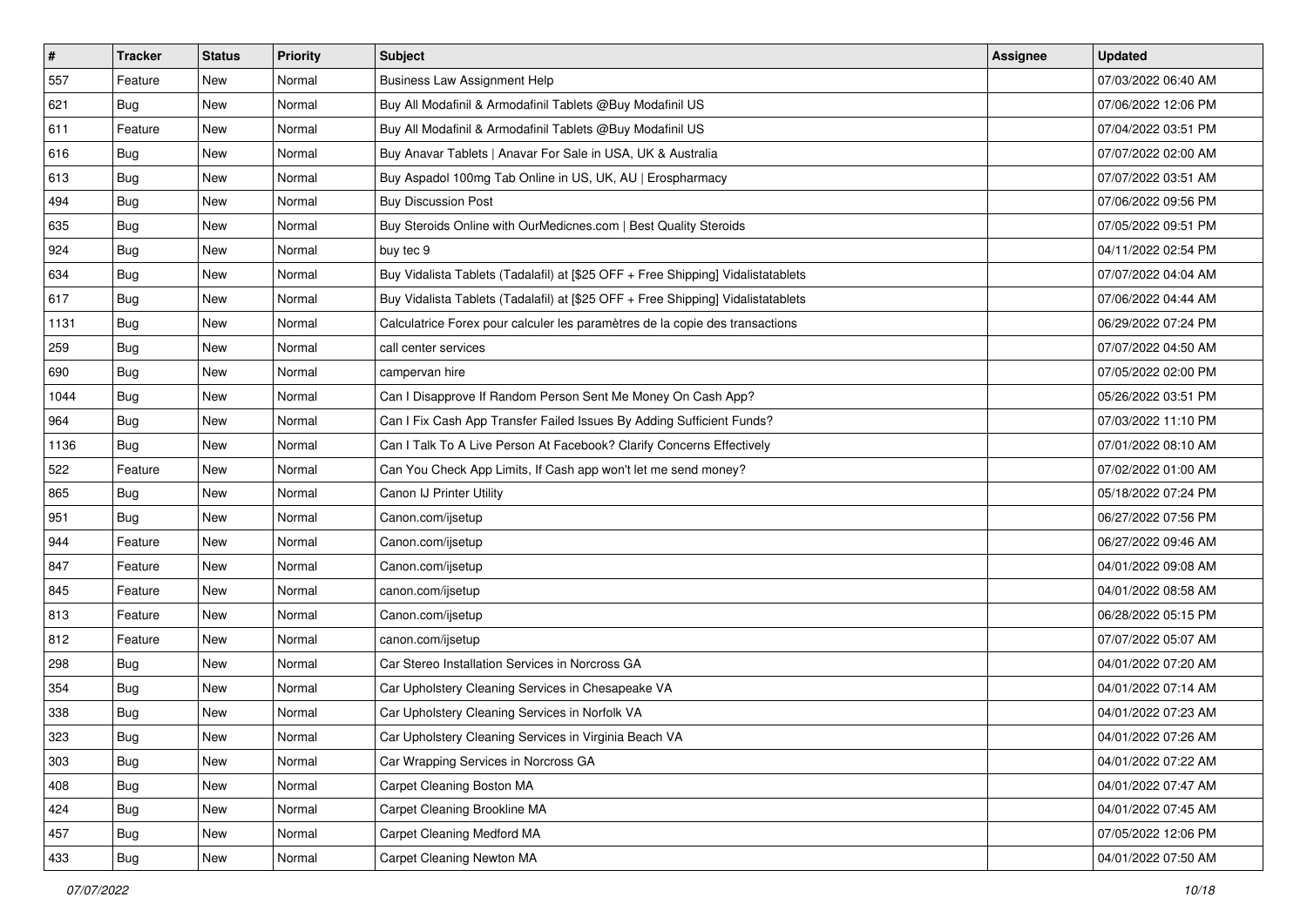| $\vert$ # | <b>Tracker</b> | <b>Status</b> | <b>Priority</b> | <b>Subject</b>                                                  | <b>Assignee</b> | <b>Updated</b>      |
|-----------|----------------|---------------|-----------------|-----------------------------------------------------------------|-----------------|---------------------|
| 449       | <b>Bug</b>     | New           | Normal          | Carpet Cleaning Quincy MA                                       |                 | 04/01/2022 07:48 AM |
| 340       | <b>Bug</b>     | New           | Normal          | Carpet Cleaning Services in Chesapeake VA                       |                 | 04/01/2022 07:23 AM |
| 325       | <b>Bug</b>     | New           | Normal          | Carpet Cleaning Services in Norfolk VA                          |                 | 04/01/2022 07:26 AM |
| 307       | <b>Bug</b>     | New           | Normal          | Carpet Cleaning Services in Virginia Beach VA                   |                 | 04/01/2022 07:19 AM |
| 416       | <b>Bug</b>     | <b>New</b>    | Normal          | Carpet Cleaning Somerville MA                                   |                 | 04/01/2022 07:46 AM |
| 441       | Bug            | New           | Normal          | Carpet Cleaning Watertown MA                                    |                 | 06/02/2022 06:00 PM |
| 465       | Bug            | New           | Normal          | Carpet Cleaning Westchester MA                                  |                 | 07/07/2022 01:23 AM |
| 341       | <b>Bug</b>     | New           | Normal          | Carpet Repairing Services in Chesapeake VA                      |                 | 04/01/2022 07:23 AM |
| 326       | Bug            | New           | Normal          | Carpet Repairing Services in Norfolk VA                         |                 | 04/01/2022 07:26 AM |
| 308       | Bug            | New           | Normal          | Carpet Repairing Services in Virginia Beach VA                  |                 | 04/01/2022 07:19 AM |
| 775       | <b>Bug</b>     | New           | Normal          | cash app                                                        |                 | 02/14/2022 08:20 AM |
| 227       | Bug            | New           | Normal          | Cash App Help & Solutions - Here You Will Get Better Assistance |                 | 06/25/2022 11:21 PM |
| 895       | Bug            | New           | Normal          | Cash App Scams                                                  |                 | 06/18/2022 02:36 PM |
| 1057      | <b>Bug</b>     | New           | Normal          | <b>CCPlay Education Edition APK</b>                             |                 | 06/07/2022 04:07 AM |
| 838       | <b>Bug</b>     | New           | Normal          | Celebrity Hunter Mod apk - Como instalá-lo                      |                 | 04/01/2022 08:58 AM |
| 507       | Bug            | New           | Normal          | central.bitdefender.com                                         |                 | 07/06/2022 11:18 PM |
| 493       | Feature        | New           | High            | chainsaw dance                                                  |                 | 07/07/2022 04:53 AM |
| 1102      | Bug            | New           | Normal          | Charlottesville Travel Guide?                                   |                 | 07/04/2022 12:20 PM |
| 206       | Bug            | New           | Low             | <b>Cheap Electric Bikes</b>                                     |                 | 07/02/2022 07:46 AM |
| 487       | <b>Bug</b>     | New           | Normal          | Cheap Fake Dunks                                                |                 | 07/06/2022 01:40 PM |
| 610       | Feature        | New           | Normal          | CheapestMedsShop 100% Safe Medicines Online in USA UK & AUS.    |                 | 07/04/2022 06:12 PM |
| 632       | Bug            | New           | Normal          | CheapestMedsShop   100% Safe Medicines Online in UK & AUS.      |                 | 07/06/2022 03:10 AM |
| 622       | Bug            | <b>New</b>    | Normal          | CheapestMedsShop   100% Safe Medicines Online in UK & AUS.      |                 | 07/06/2022 10:21 AM |
| 615       | <b>Bug</b>     | New           | Normal          | CheapestMedsShop   100% Safe Medicines Online in USA UK & AUS.  |                 | 07/05/2022 09:58 AM |
| 769       | <b>Bug</b>     | New           | Normal          | check my cash app                                               |                 | 07/07/2022 05:52 AM |
| 1002      | Bug            | New           | Normal          | Chemistry Assignment Help                                       |                 | 06/04/2022 09:58 AM |
| 650       | <b>Bug</b>     | New           | Normal          | <b>Cherries Health Benefits</b>                                 |                 | 07/05/2022 11:57 PM |
| 832       | I Bug          | New           | Normal          | Choque Royale Mod Apk                                           |                 | 04/01/2022 08:59 AM |
| 553       | Bug            | New           | Normal          | Cinema HD APK - Free Movie Enjoyment App on Android             |                 | 07/06/2022 12:41 PM |
| 1071      | Bug            | New           | Normal          | Cinema HD Review - Cinemahdv2.net                               |                 | 06/21/2022 06:54 PM |
| 201       | Bug            | New           | Normal          | closure wig                                                     |                 | 07/06/2022 06:53 AM |
| 657       | Bug            | New           | Normal          | Coconut Nutrition Facts And Health Benefits                     |                 | 07/04/2022 11:24 AM |
| 1083      | <b>Bug</b>     | New           | Normal          | coin base review                                                |                 | 06/11/2022 09:13 AM |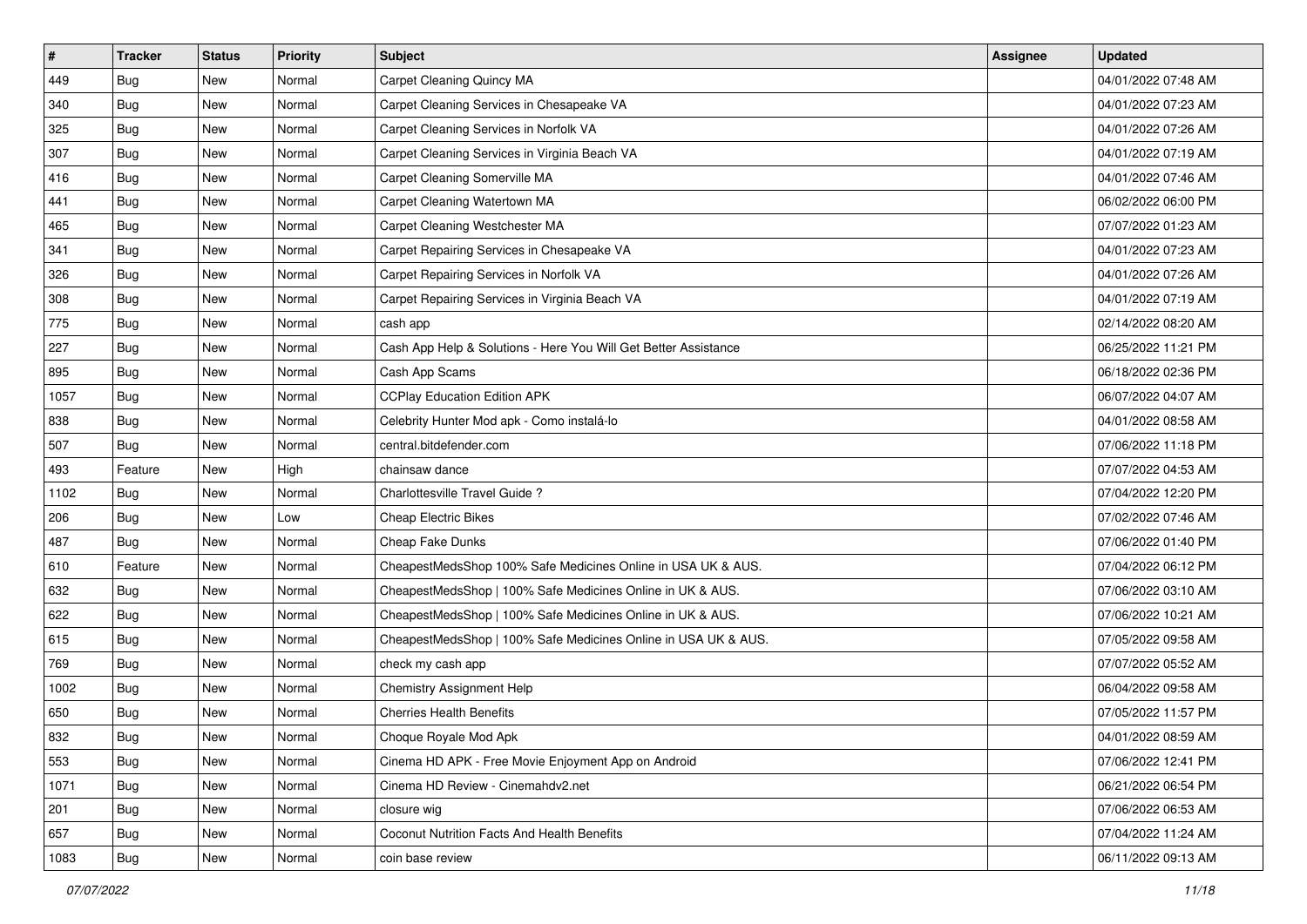| $\sharp$ | <b>Tracker</b> | <b>Status</b> | <b>Priority</b> | <b>Subject</b>                                                           | <b>Assignee</b> | <b>Updated</b>      |
|----------|----------------|---------------|-----------------|--------------------------------------------------------------------------|-----------------|---------------------|
| 646      | Feature        | New           | Normal          | Collaborative Research Group                                             |                 | 06/29/2022 09:46 AM |
| 189      | <b>Bug</b>     | New           | Normal          | <b>College Biology Writing Services</b>                                  |                 | 07/05/2022 09:45 PM |
| 827      | Bug            | New           | Normal          | Come To Know The Required Steps To Unlock Cash App Account               |                 | 04/01/2022 08:59 AM |
| 782      | <b>Bug</b>     | New           | Normal          | Comment faire une sonnerie téléphonique                                  |                 | 07/05/2022 01:35 AM |
| 413      | Bug            | New           | Normal          | Commercial Floor Cleaning Boston MA                                      |                 | 04/01/2022 07:45 AM |
| 430      | <b>Bug</b>     | New           | Normal          | Commercial Floor Cleaning Brookline MA                                   |                 | 04/01/2022 07:50 AM |
| 462      | Bug            | New           | Normal          | Commercial Floor Cleaning Medford MA                                     |                 | 04/01/2022 07:32 AM |
| 438      | <b>Bug</b>     | New           | Normal          | Commercial Floor Cleaning Newton MA                                      |                 | 04/01/2022 07:50 AM |
| 454      | <b>Bug</b>     | New           | Normal          | Commercial Floor Cleaning Quincy MA                                      |                 | 06/02/2022 05:59 PM |
| 421      | Bug            | New           | Normal          | Commercial Floor Cleaning Somerville MA                                  |                 | 04/01/2022 07:46 AM |
| 446      | <b>Bug</b>     | New           | Normal          | Commercial Floor Cleaning Watertown MA                                   |                 | 04/01/2022 07:49 AM |
| 470      | <b>Bug</b>     | New           | Normal          | Commercial Floor Cleaning Westchester MA                                 |                 | 07/06/2022 01:24 PM |
| 614      | <b>Bug</b>     | New           | Normal          | Como baixar o MOD APK no celular                                         |                 | 07/05/2022 04:08 AM |
| 874      | <b>Bug</b>     | New           | Normal          | Cómo descargar Minecraft Apk                                             |                 | 06/26/2022 08:01 AM |
| 700      | Bug            | New           | Normal          | Cómo descargar Poppy Playtime                                            |                 | 04/01/2022 09:30 AM |
| 754      | Bug            | New           | Normal          | Cómo descargar tonos gratis de teléfono celular                          |                 | 07/05/2022 11:29 PM |
| 721      | <b>Bug</b>     | New           | Normal          | Cómo instalar un Mod Apk                                                 |                 | 07/05/2022 08:54 PM |
| 132      | Bug            | New           | Normal          | concrete-everything                                                      |                 | 07/04/2022 10:12 AM |
| 698      | Feature        | New           | Normal          | Connect with cash app representative to ask about cash app flip scam     |                 | 07/05/2022 05:46 AM |
| 1124     | Bug            | New           | Normal          | Cookie clicker unblocked                                                 |                 | 06/24/2022 05:14 AM |
| 1122     | <b>Bug</b>     | New           | Normal          | Count the number of words on the Microsoft Word application in the phone |                 | 06/23/2022 04:19 AM |
| 1041     | <b>Bug</b>     | New           | Normal          | Count words in Word on the computer                                      |                 | 05/27/2022 02:16 PM |
| 133      | Bug            | New           | Normal          | craftlabs                                                                |                 | 07/04/2022 06:33 PM |
| 647      | Feature        | New           | Normal          | <b>Cranberry Health Benefits</b>                                         |                 | 07/05/2022 02:29 PM |
| 750      | Bug            | New           | Normal          | Create a Report Template                                                 |                 | 07/04/2022 04:40 PM |
| 1073     | Bug            | New           | Normal          | Cricut Design Space                                                      |                 | 07/06/2022 01:42 PM |
| 1067     | <b>Bug</b>     | New           | Normal          | Cricut.com/setup                                                         |                 | 05/31/2022 12:19 PM |
| 1062     | <b>Bug</b>     | New           | Normal          | Cricut.com/setup                                                         |                 | 05/28/2022 12:26 PM |
| 1061     | Bug            | New           | Normal          | Cricut.com/setup                                                         |                 | 05/28/2022 12:24 PM |
| 1058     | <b>Bug</b>     | New           | Normal          | Cricut.com/setup                                                         |                 | 05/28/2022 08:28 AM |
| 1045     | Bug            | New           | Normal          | Cricut.com/setup                                                         |                 | 05/24/2022 10:45 AM |
| 1021     | Bug            | New           | Normal          | Cricut.com/setup                                                         |                 | 05/26/2022 12:21 AM |
| 1020     | <b>Bug</b>     | New           | Normal          | Cricut.com/setup                                                         |                 | 05/13/2022 11:14 AM |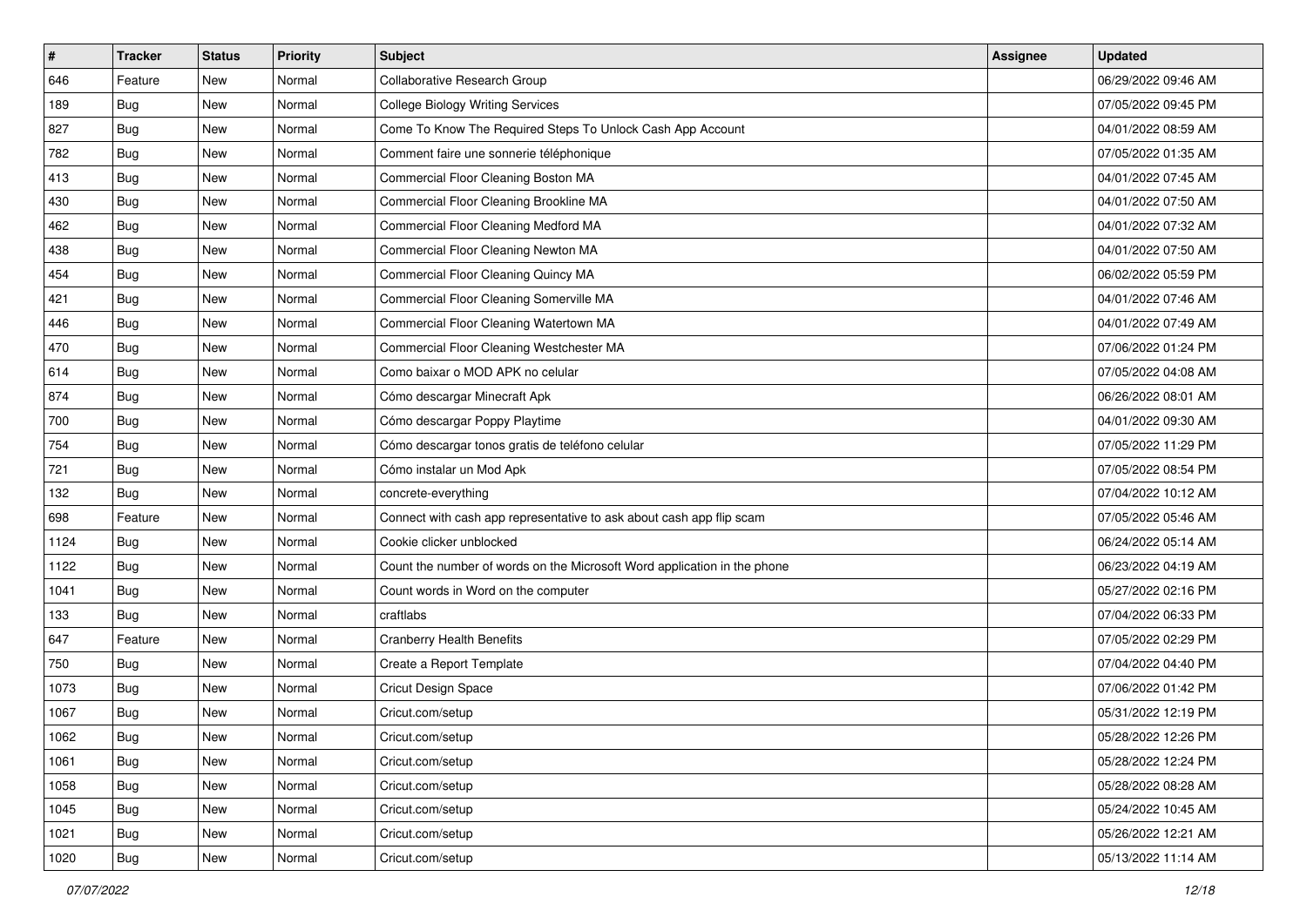| $\vert$ # | Tracker    | <b>Status</b> | <b>Priority</b> | <b>Subject</b>                                                               | <b>Assignee</b> | <b>Updated</b>      |
|-----------|------------|---------------|-----------------|------------------------------------------------------------------------------|-----------------|---------------------|
| 1019      | <b>Bug</b> | New           | Normal          | Cricut.com/setup                                                             |                 | 05/13/2022 11:13 AM |
| 1012      | Bug        | New           | Normal          | Cricut.com/setup                                                             |                 | 05/11/2022 11:30 AM |
| 1006      | Bug        | New           | Normal          | Cricut.com/setup                                                             |                 | 05/10/2022 01:22 PM |
| 996       | <b>Bug</b> | New           | Normal          | Cricut.com/setup                                                             |                 | 06/27/2022 07:12 AM |
| 994       | Feature    | New           | Normal          | Cricut.com/setup                                                             |                 | 07/04/2022 09:23 AM |
| 714       | <b>Bug</b> | New           | Normal          | Cuevana 3 Premium - Enjoy Your Favorite Movies and TV Shows on Your Smart TV |                 | 07/06/2022 03:21 AM |
| 912       | Bug        | New           | Normal          | Cuphead Mobile Game Review                                                   |                 | 06/09/2022 10:14 AM |
| 144       | <b>Bug</b> | New           | Normal          | curly bob lace front wigs                                                    |                 | 07/06/2022 09:14 AM |
| 169       | Bug        | New           | Normal          | CV Maker - UAE CV Writing Agency                                             |                 | 07/07/2022 04:29 AM |
| 628       | Bug        | New           | Normal          | CV reviewing services!                                                       |                 | 07/04/2022 11:33 PM |
| 1085      | Feature    | New           | Normal          | dcvghdcc asgdvgd dveduqwv ajdhvwd                                            |                 | 06/09/2022 03:46 PM |
| 1076      | Bug        | New           | Normal          | DedicatedHosting4u                                                           |                 | 06/11/2022 09:15 AM |
| 592       | Bug        | New           | Normal          | Deezer Premium APK - Baixe músicas de qualquer lugar do mundo de graça       |                 | 07/04/2022 10:43 AM |
| 978       | Bug        | New           | Normal          | Delamore Lodge is a place to stay.                                           |                 | 06/27/2022 04:57 AM |
| 1051      | <b>Bug</b> | New           | Normal          | Dental Supplies USA                                                          |                 | 06/11/2022 09:20 PM |
| 242       | Feature    | New           | Normal          | Descripción de Torque Pro MOD APK para Android                               |                 | 07/06/2022 11:46 AM |
| 161       | Bug        | New           | Normal          | dfdrtyuio                                                                    |                 | 07/07/2022 12:56 AM |
| 166       | Bug        | New           | Normal          | dfgbd                                                                        |                 | 04/01/2022 07:57 AM |
| 165       | Bug        | New           | Normal          | dfgbd                                                                        |                 | 04/01/2022 07:57 AM |
| 164       | Bug        | New           | Normal          | dfgbd                                                                        |                 | 07/07/2022 03:50 AM |
| 128       | <b>Bug</b> | New           | Normal          | dfgbd                                                                        |                 | 07/05/2022 05:58 PM |
| 150       | <b>Bug</b> | New           | Normal          | dfgh                                                                         |                 | 07/03/2022 02:15 PM |
| 158       | Bug        | New           | Normal          | dfghj zcvgh                                                                  |                 | 06/27/2022 07:28 AM |
| 149       | <b>Bug</b> | New           | Normal          | dftgy                                                                        |                 | 07/02/2022 01:22 PM |
| 724       | Bug        | New           | Normal          | Dial Chime Customer support number for a quick response                      |                 | 07/07/2022 05:32 AM |
| 684       | Bug        | New           | Normal          | Difference between paper map and online map                                  |                 | 07/07/2022 05:19 AM |
| 174       | Feature    | New           | Normal          | Digital Marketing Philadelphia                                               |                 | 07/04/2022 03:52 PM |
| 717       | <b>Bug</b> | New           | Normal          | Disney Plus Apk - Watch Movies and TV Shows on Your Device                   |                 | 07/04/2022 05:53 PM |
| 315       | Bug        | New           | Normal          | Dissertation help UK                                                         |                 | 07/02/2022 08:51 AM |
| 539       | Bug        | New           | Normal          | Do you want to know how to activate cash card through phone number?          |                 | 04/01/2022 09:25 AM |
| 516       | <b>Bug</b> | New           | Normal          | Does Cash App Help To Get Cash App Refund Without Any Interruption?          |                 | 07/06/2022 06:04 AM |
| 833       | Bug        | New           | Normal          | Does Direct Deposit Hit Chime- seek Chime Customer Service                   |                 | 04/01/2022 08:59 AM |
| 682       | Bug        | New           | Normal          | Does Facebook customer service live chat allow to speak with someone?        |                 | 07/05/2022 06:09 PM |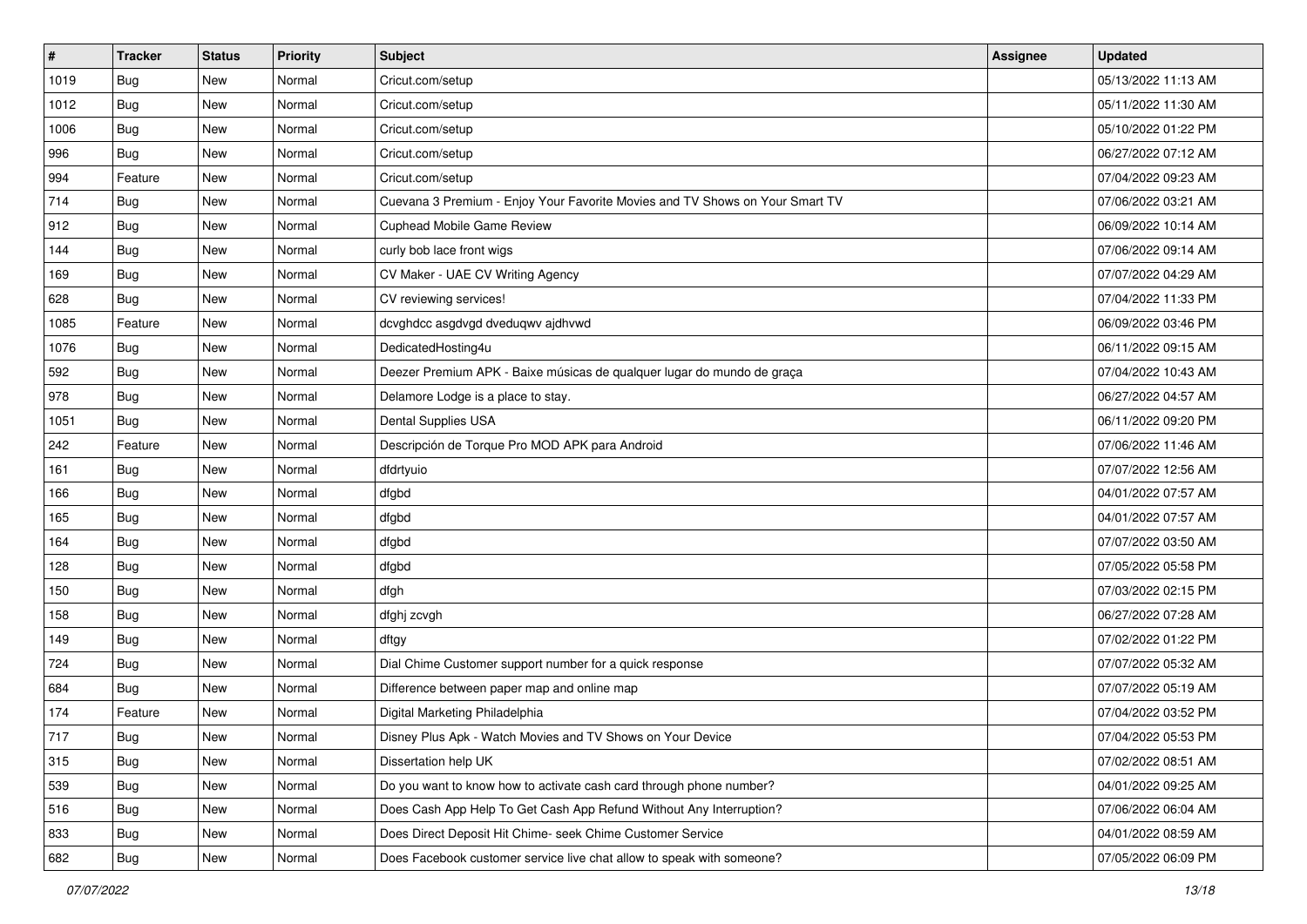| #    | <b>Tracker</b> | <b>Status</b> | <b>Priority</b> | Subject                                                                                                                                                                                                                                                               | <b>Assignee</b> | <b>Updated</b>      |
|------|----------------|---------------|-----------------|-----------------------------------------------------------------------------------------------------------------------------------------------------------------------------------------------------------------------------------------------------------------------|-----------------|---------------------|
| 676  | <b>Bug</b>     | New           | Normal          | Does Facebook customer service live chat allow to speak with someone?                                                                                                                                                                                                 |                 | 04/01/2022 09:39 AM |
| 822  | Bug            | New           | Normal          | Dowload Your Boyfriend Game                                                                                                                                                                                                                                           |                 | 07/06/2022 07:09 AM |
| 876  | <b>Bug</b>     | New           | Normal          | Download Full-Size Profile Pictures of Your Favorite Users With InstaDP                                                                                                                                                                                               |                 | 04/01/2022 09:12 AM |
| 1034 | <b>Bug</b>     | New           | Normal          | Download Teaching Feeling For Android                                                                                                                                                                                                                                 |                 | 05/20/2022 09:25 AM |
| 734  | Bug            | New           | Normal          | DR. STRANGE: Multiverse of Scheduling Madness!                                                                                                                                                                                                                        |                 | 06/28/2022 07:07 AM |
| 795  | <b>Bug</b>     | New           | Normal          | Drift Boss - Exciting Race                                                                                                                                                                                                                                            |                 | 07/06/2022 05:00 AM |
| 1081 | Feature        | New           | Normal          | drift boss- the best driftitng game                                                                                                                                                                                                                                   |                 | 06/15/2022 05:56 AM |
| 581  | <b>Bug</b>     | New           | Normal          | E-Learning Course Help                                                                                                                                                                                                                                                |                 | 07/04/2022 09:23 AM |
| 910  | Bug            | New           | Normal          | Each content looks unisize or not formated                                                                                                                                                                                                                            |                 | 04/06/2022 11:21 AM |
| 347  | Bug            | New           | Normal          | Eco/Green Cleaning Services in Chesapeake VA                                                                                                                                                                                                                          |                 | 07/07/2022 05:18 AM |
| 332  | Bug            | New           | Normal          | Eco/Green Cleaning Services in Norfolk VA                                                                                                                                                                                                                             |                 | 04/01/2022 07:25 AM |
| 317  | Bug            | New           | Normal          | Eco/Green Cleaning Services in Virginia Beach VA                                                                                                                                                                                                                      |                 | 07/05/2022 06:33 PM |
| 949  | Bug            | New           | Normal          | <b>Educational Games</b>                                                                                                                                                                                                                                              |                 | 06/15/2022 09:11 PM |
| 708  | Bug            | New           | Normal          | Efficient ways to proceed with the cash app dispute process?                                                                                                                                                                                                          |                 | 07/06/2022 02:00 AM |
| 655  | <b>Bug</b>     | New           | Normal          | <b>Eggplant Health Benefits</b>                                                                                                                                                                                                                                       |                 | 07/05/2022 10:20 PM |
| 593  | Bug            | New           | Normal          | Eiffel Spark Ultimate C2 SN series is a fully synthetic range of advanced performance engine oils blended in<br>high performance fully synthetic (PAO - polyalphaolefin) basestocks fortified with advanced technology<br>additive system, specifically formulated to |                 | 07/05/2022 01:19 AM |
| 1092 | Bug            | New           | Normal          | Ellison Estate Vineyard                                                                                                                                                                                                                                               |                 | 06/20/2022 12:03 PM |
| 351  | <b>Bug</b>     | New           | Normal          | Emergency Cleaning Services in Chesapeake VA                                                                                                                                                                                                                          |                 | 04/01/2022 07:14 AM |
| 350  | Bug            | New           | Normal          | Emergency Cleaning Services in Chesapeake VA                                                                                                                                                                                                                          |                 | 04/01/2022 07:14 AM |
| 335  | Bug            | New           | Normal          | Emergency Cleaning Services in Norfolk VA                                                                                                                                                                                                                             |                 | 04/01/2022 07:24 AM |
| 320  | Bug            | New           | Normal          | Emergency Cleaning Services in Virginia Beach VA                                                                                                                                                                                                                      |                 | 04/01/2022 07:27 AM |
| 1075 | Feature        | New           | Low             | Enjoy Free Services Of Toomics Mod APK For Android                                                                                                                                                                                                                    |                 | 06/03/2022 10:00 AM |
| 561  | <b>Bug</b>     | New           | Normal          | Enjoy the Full YouTube Premium Experience With YouTube Premium Membership                                                                                                                                                                                             |                 | 07/06/2022 03:06 AM |
| 1117 | Bug            | New           | Normal          | Equal Words - Word search game for PC and Windows Phone                                                                                                                                                                                                               |                 | 06/29/2022 04:58 AM |
| 692  | <b>Bug</b>     | New           | Normal          | Esports 888b                                                                                                                                                                                                                                                          |                 | 07/06/2022 03:20 AM |
| 220  | Feature        | New           | Normal          | essay writing services                                                                                                                                                                                                                                                |                 | 07/06/2022 01:36 PM |
| 75   | Bug            | New           | Normal          | exception File "checks/algebraicLoop.ml", line 368, characters 16-22: Assertion failed                                                                                                                                                                                |                 | 07/06/2022 05:47 PM |
| 877  | Feature        | New           | Normal          | <b>Exness Broker Review</b>                                                                                                                                                                                                                                           |                 | 04/01/2022 09:12 AM |
| 573  | <b>Bug</b>     | New           | Normal          | Experimente lo mejor en la aplicación Apk de juegos gratis                                                                                                                                                                                                            |                 | 07/05/2022 08:47 PM |
| 135  | <b>Bug</b>     | New           | Normal          | factspress                                                                                                                                                                                                                                                            |                 | 04/01/2022 07:52 AM |
| 258  | <b>Bug</b>     | New           | Normal          | Fake Nike Dunk High AMBUSH Deep Royal                                                                                                                                                                                                                                 |                 | 07/07/2022 04:29 AM |
| 497  | <b>Bug</b>     | New           | Normal          | Fake Nike Dunk Low Off-White Lot 50                                                                                                                                                                                                                                   |                 | 07/07/2022 02:43 AM |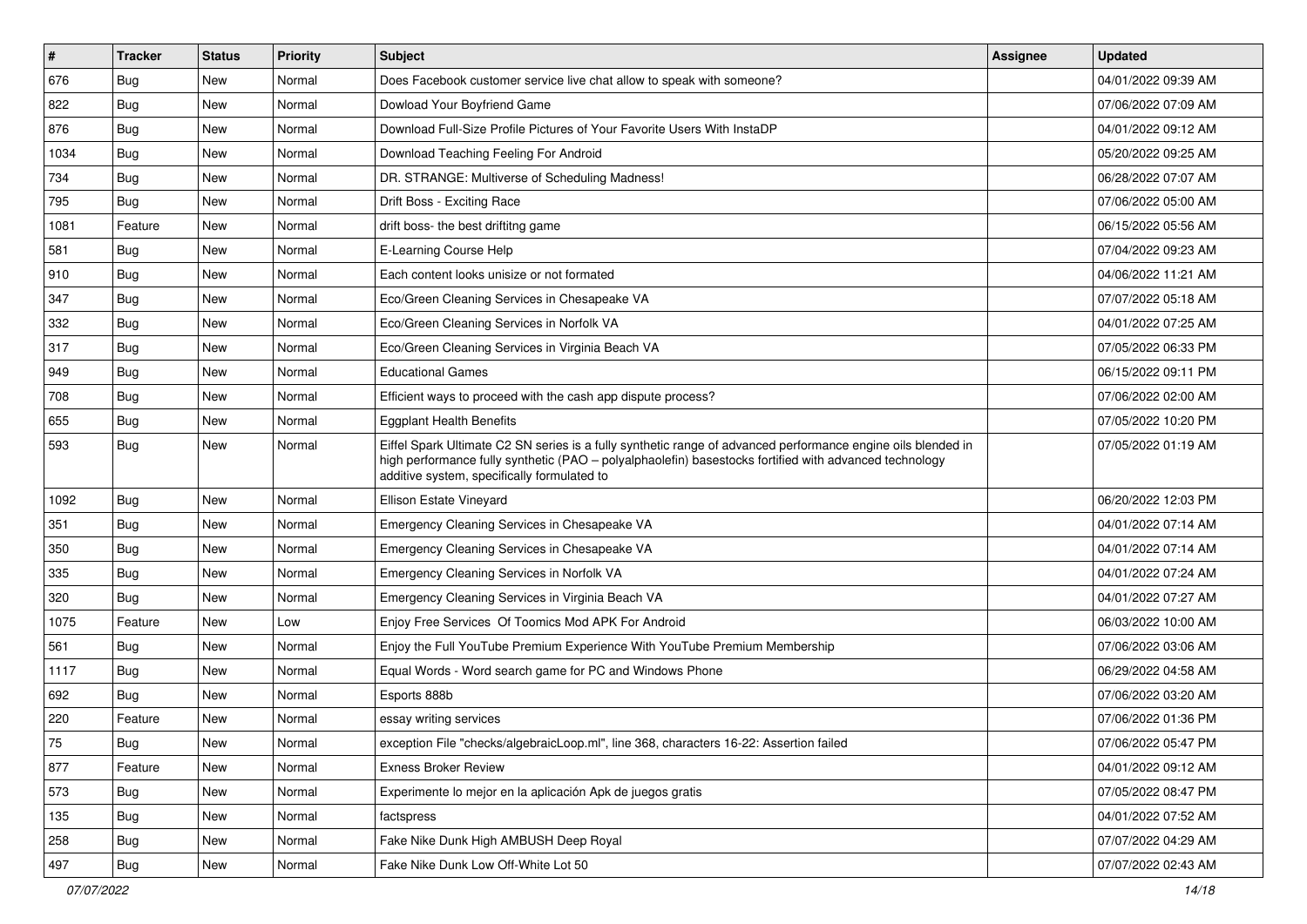| $\sharp$ | <b>Tracker</b> | <b>Status</b> | <b>Priority</b> | Subject                                                         | <b>Assignee</b> | <b>Updated</b>      |
|----------|----------------|---------------|-----------------|-----------------------------------------------------------------|-----------------|---------------------|
| 256      | <b>Bug</b>     | New           | Normal          | <b>Fake Travis Scott Shoes</b>                                  |                 | 04/01/2022 08:12 AM |
| 977      | Bug            | New           | Normal          | Fans of the Old Country will like this book.                    |                 | 07/04/2022 06:54 AM |
| 272      | Feature        | New           | Normal          | Fashion                                                         |                 | 07/07/2022 04:03 AM |
| 271      | Feature        | New           | Normal          | Fashion                                                         |                 | 07/05/2022 08:55 AM |
| 268      | Bug            | New           | Normal          | Fashionj                                                        |                 | 04/01/2022 08:20 AM |
| 154      | <b>Bug</b>     | New           | Normal          | fdgyyrut gyrtrw                                                 |                 | 06/27/2022 01:21 AM |
| 915      | <b>Bug</b>     | New           | Normal          | Finance dissertation writing                                    |                 | 04/07/2022 09:22 AM |
| 1091     | Bug            | New           | Normal          | Find family fun indoors and outdoors in the Jungfrau Region     |                 | 06/14/2022 09:33 AM |
| 985      | <b>Bug</b>     | New           | Normal          | Find out the vitality of Facebook Phone Number:                 |                 | 06/27/2022 05:39 AM |
| 316      | <b>Bug</b>     | New           | Normal          | Finden Sie den besten Klingelton für Ihr Telefon                |                 | 07/04/2022 09:17 AM |
| 983      | Bug            | New           | Normal          | Finding issue in tekken 3 game?                                 |                 | 06/28/2022 03:26 AM |
| 214      | Feature        | New           | Normal          | Five Christmas Apps For Apple Users                             |                 | 07/06/2022 10:34 AM |
| 982      | Bug            | New           | Normal          | Five sites that let you download free scenarios for your iPhone |                 | 05/07/2022 09:34 PM |
| 213      | <b>Bug</b>     | New           | Normal          | fix HP Notebook Missing Operating System Error Message          |                 | 04/01/2022 08:53 AM |
| 1133     | <b>Bug</b>     | New           | Normal          | Flagle, what is it?                                             |                 | 06/30/2022 10:37 AM |
| 475      | <b>Bug</b>     | New           | Normal          | Floor Cleaning Arlington MA                                     |                 | 06/29/2022 05:53 PM |
| 411      | <b>Bug</b>     | New           | Normal          | Floor Cleaning Boston MA                                        |                 | 04/01/2022 07:47 AM |
| 427      | Bug            | New           | Normal          | Floor Cleaning Brookline MA                                     |                 | 04/01/2022 07:46 AM |
| 460      | <b>Bug</b>     | New           | Normal          | Floor Cleaning Medford MA                                       |                 | 07/05/2022 08:19 AM |
| 436      | Bug            | New           | Normal          | Floor Cleaning Newton MA                                        |                 | 04/01/2022 07:50 AM |
| 452      | <b>Bug</b>     | New           | Normal          | Floor Cleaning Quincy MA                                        |                 | 04/01/2022 07:48 AM |
| 419      | <b>Bug</b>     | New           | Normal          | Floor Cleaning Somerville MA                                    |                 | 04/01/2022 07:46 AM |
| 444      | Bug            | New           | Normal          | Floor Cleaning Watertown MA                                     |                 | 04/01/2022 07:49 AM |
| 468      | <b>Bug</b>     | New           | Normal          | Floor Cleaning Westchester MA                                   |                 | 06/27/2022 02:41 AM |
| 473      | Bug            | New           | Normal          | Floor Stripping Arlington MA                                    |                 | 07/05/2022 02:30 AM |
| 409      | Bug            | New           | Normal          | Floor Stripping Boston MA                                       |                 | 04/01/2022 07:47 AM |
| 425      | <b>Bug</b>     | New           | Normal          | Floor Stripping Brookline MA                                    |                 | 04/01/2022 07:45 AM |
| 458      | Bug            | New           | Normal          | Floor Stripping Medford MA                                      |                 | 04/01/2022 07:32 AM |
| 434      | Bug            | New           | Normal          | Floor Stripping Newton MA                                       |                 | 04/01/2022 07:50 AM |
| 450      | <b>Bug</b>     | New           | Normal          | Floor Stripping Quincy MA                                       |                 | 07/05/2022 01:16 AM |
| 417      | Bug            | New           | Normal          | Floor Stripping Somerville MA                                   |                 | 04/01/2022 07:46 AM |
| 442      | <b>Bug</b>     | New           | Normal          | Floor Stripping Watertown MA                                    |                 | 04/01/2022 07:49 AM |
| 466      | <b>Bug</b>     | New           | Normal          | Floor Stripping Westchester MA                                  |                 | 07/03/2022 01:07 PM |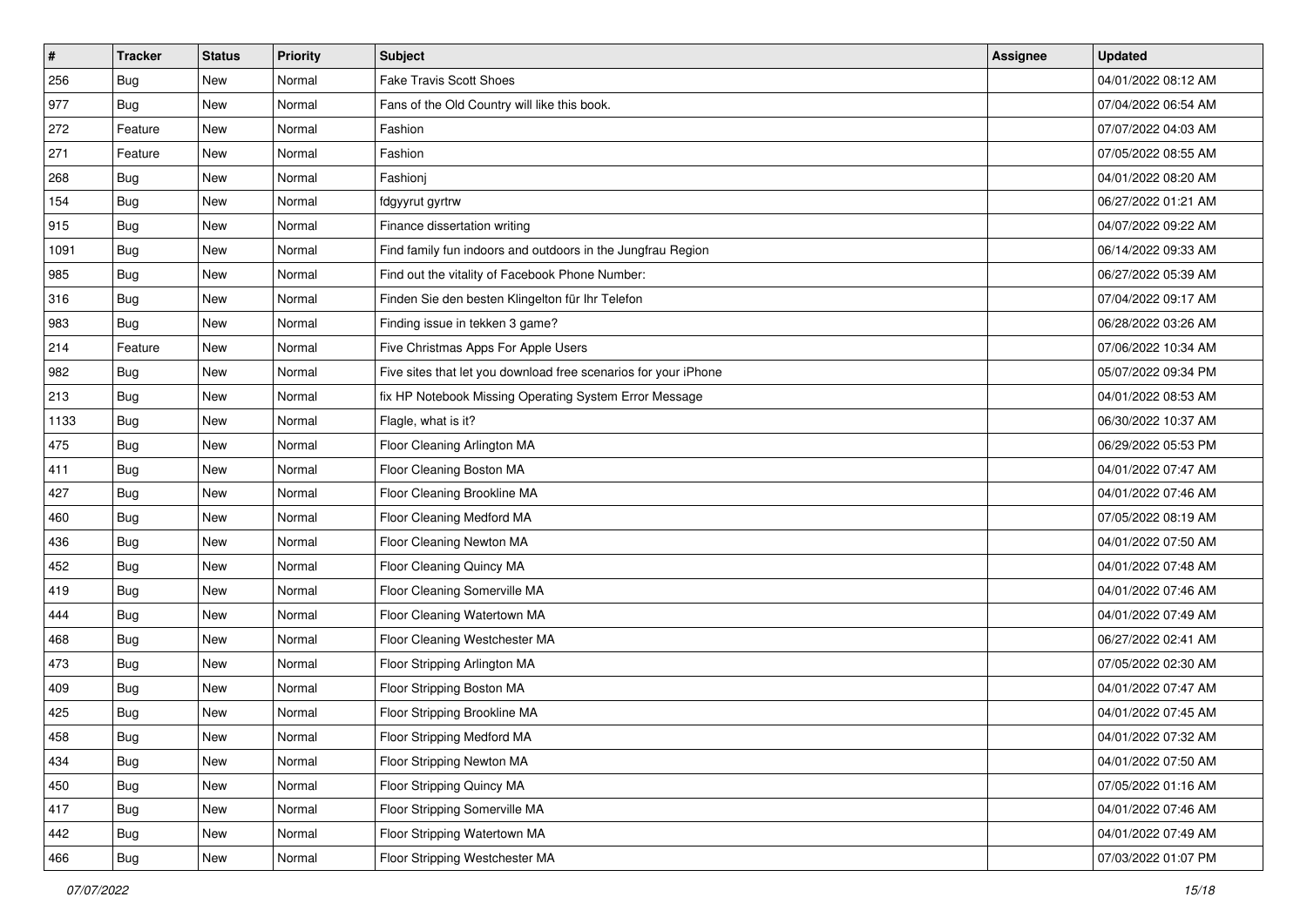| #   | <b>Tracker</b> | <b>Status</b> | <b>Priority</b> | <b>Subject</b>                                               | <b>Assignee</b> | <b>Updated</b>      |
|-----|----------------|---------------|-----------------|--------------------------------------------------------------|-----------------|---------------------|
| 474 | <b>Bug</b>     | New           | Normal          | Floor Waxing Arlington MA                                    |                 | 07/04/2022 02:14 PM |
| 410 | Bug            | New           | Normal          | Floor Waxing Boston MA                                       |                 | 04/01/2022 07:47 AM |
| 426 | Bug            | New           | Normal          | Floor Waxing Brookline MA                                    |                 | 04/01/2022 07:49 AM |
| 459 | <b>Bug</b>     | New           | Normal          | Floor Waxing Medford MA                                      |                 | 04/01/2022 07:32 AM |
| 435 | Bug            | New           | Normal          | Floor Waxing Newton MA                                       |                 | 04/01/2022 07:50 AM |
| 451 | <b>Bug</b>     | New           | Normal          | Floor Waxing Quincy MA                                       |                 | 04/01/2022 07:48 AM |
| 418 | Bug            | New           | Normal          | Floor Waxing Somerville MA                                   |                 | 04/01/2022 07:46 AM |
| 443 | Bug            | New           | Normal          | Floor Waxing Watertown MA                                    |                 | 04/01/2022 07:51 AM |
| 467 | <b>Bug</b>     | <b>New</b>    | Normal          | Floor Waxing Westchester MA                                  |                 | 04/01/2022 07:31 AM |
| 253 | <b>Bug</b>     | New           | Normal          | Florence Lawrence                                            |                 | 07/05/2022 01:16 PM |
| 232 | <b>Bug</b>     | New           | Normal          | FM whatsapp messaging app.                                   |                 | 06/27/2022 10:04 AM |
| 956 | <b>Bug</b>     | New           | Normal          | FNF Free Mods Online                                         |                 | 06/25/2022 09:59 PM |
| 774 | Bug            | New           | Normal          | Follow proper initiatives                                    |                 | 07/05/2022 06:06 AM |
| 765 | Bug            | New           | Normal          | Follow proper initiatives to check my cash app               |                 | 07/04/2022 07:06 PM |
| 590 | <b>Bug</b>     | New           | Normal          | Follow proper initiatives to check my cash app card balance: |                 | 07/07/2022 02:33 AM |
| 577 | <b>Bug</b>     | New           | Normal          | Follow these easy steps to make Admiral Casino Login         |                 | 07/07/2022 01:06 AM |
| 703 | <b>Bug</b>     | New           | Normal          | For real-time help, dial Facebook customer service number    |                 | 07/05/2022 02:40 PM |
| 157 | Bug            | <b>New</b>    | Normal          | Forget cash app pin                                          |                 | 07/07/2022 02:06 AM |
| 515 | <b>Bug</b>     | New           | Normal          | Fragment Nike Dunk High Tokyo Fake                           |                 | 07/06/2022 01:17 PM |
| 979 | <b>Bug</b>     | New           | Normal          | Free Gas Cards for the Unemployed                            |                 | 07/05/2022 03:45 PM |
| 980 | Bug            | New           | Normal          | Free Gas Cards for the Unemployed                            |                 | 06/28/2022 02:54 PM |
| 973 | Feature        | <b>New</b>    | Normal          | Free NFL Streaming Sites                                     |                 | 06/28/2022 06:27 AM |
| 219 | Bug            | New           | Normal          | Free Ringtones for Cell Phones.                              |                 | 07/06/2022 07:12 PM |
| 781 | <b>Bug</b>     | New           | Normal          | Free Whatsapp Group to Join                                  |                 | 07/05/2022 02:19 AM |
| 923 | <b>Bug</b>     | New           | Normal          | frenchies for sale                                           |                 | 04/11/2022 02:35 PM |
| 957 | Bug            | New           | Normal          | From Where I Can Get Cheap Writing Services?                 |                 | 04/20/2022 05:06 AM |
| 789 | <b>Bug</b>     | New           | Normal          | Full version                                                 |                 | 07/06/2022 09:44 PM |
| 393 | Bug            | New           | Normal          | Furniture Assembly Services in Annapolis MD                  |                 | 04/01/2022 07:16 AM |
| 369 | Bug            | New           | Normal          | Furniture Assembly Services in Arlington County VA           |                 | 04/01/2022 07:12 AM |
| 357 | <b>Bug</b>     | New           | Normal          | Furniture Assembly Services in Baltimore MD                  |                 | 04/01/2022 07:12 AM |
| 375 | Bug            | New           | Normal          | Furniture Assembly Services in Fairfax VA                    |                 | 04/01/2022 07:18 AM |
| 405 | <b>Bug</b>     | New           | Normal          | Furniture Assembly Services in Gaithersburg MD               |                 | 04/01/2022 07:47 AM |
| 381 | Bug            | New           | Normal          | Furniture Assembly Services in McLean VA                     |                 | 04/01/2022 07:17 AM |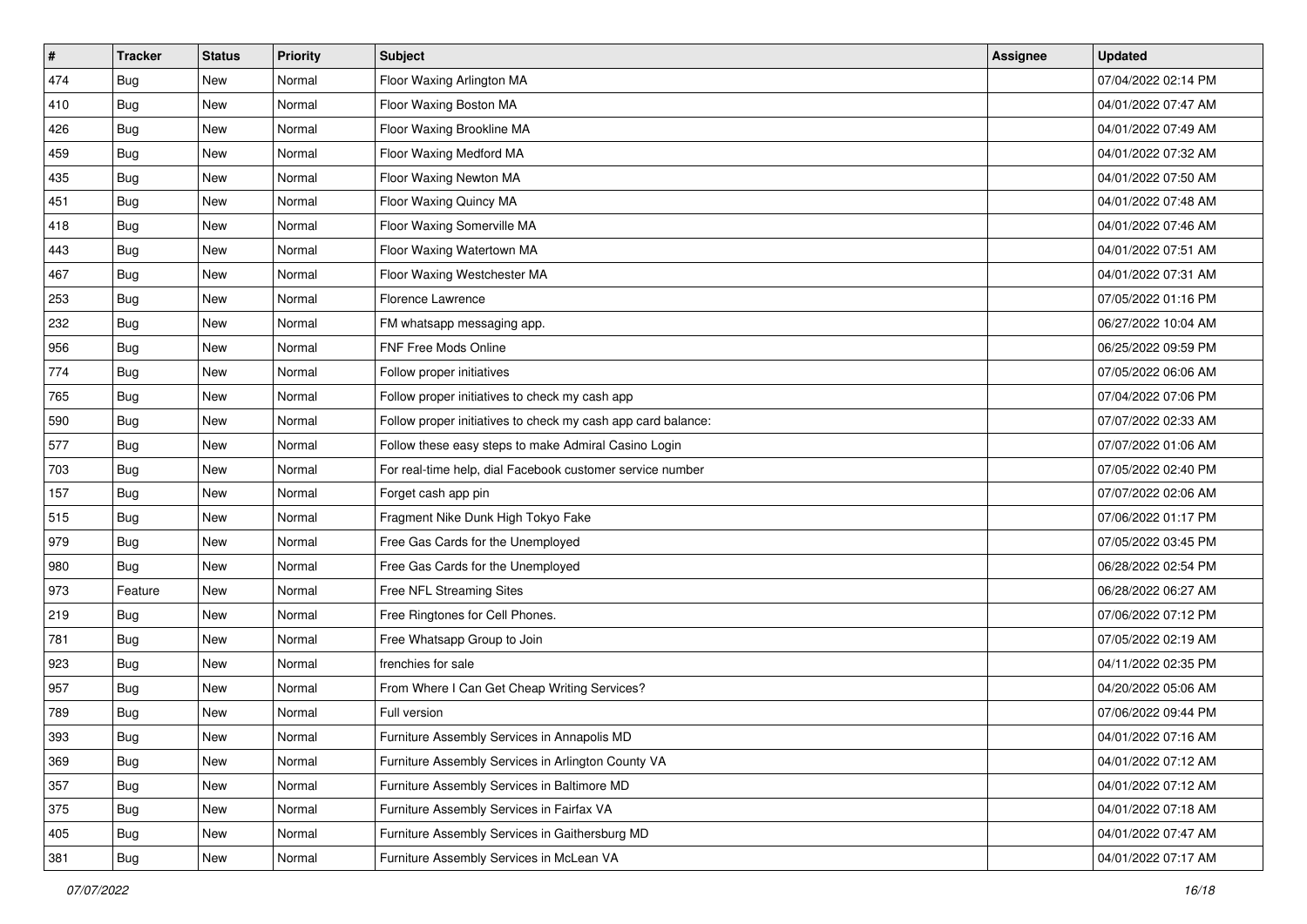| #    | <b>Tracker</b> | <b>Status</b> | <b>Priority</b> | <b>Subject</b>                                                                         | <b>Assignee</b> | <b>Updated</b>      |
|------|----------------|---------------|-----------------|----------------------------------------------------------------------------------------|-----------------|---------------------|
| 399  | <b>Bug</b>     | New           | Normal          | Furniture Assembly Services in Potomac MD                                              |                 | 04/01/2022 07:15 AM |
| 387  | Bug            | New           | Normal          | Furniture Assembly Services in Sterling VA                                             |                 | 04/01/2022 07:18 AM |
| 363  | Bug            | New           | Normal          | Furniture Assembly Services in Washington DC                                           |                 | 04/01/2022 07:13 AM |
| 849  | <b>Bug</b>     | New           | Normal          | FutEmax App Apk - Watch Soccer, Fantasy Football, And More On Your Mobile Device       |                 | 04/01/2022 09:04 AM |
| 683  | Feature        | New           | Normal          | Game creation                                                                          |                 | 07/04/2022 05:02 PM |
| 1053 | <b>Bug</b>     | New           | Normal          | Game Geometry Dash                                                                     |                 | 05/26/2022 11:30 AM |
| 1118 | Bug            | New           | Normal          | Gameplay Minecraft                                                                     |                 | 06/27/2022 10:33 AM |
| 412  | Bug            | New           | Normal          | Germs Removal Boston MA                                                                |                 | 04/01/2022 07:47 AM |
| 429  | <b>Bug</b>     | New           | Normal          | Germs Removal Brookline MA                                                             |                 | 04/01/2022 07:51 AM |
| 428  | Bug            | New           | Normal          | Germs Removal Brookline MA                                                             |                 | 04/01/2022 07:47 AM |
| 461  | <b>Bug</b>     | New           | Normal          | Germs Removal Medford MA                                                               |                 | 07/04/2022 08:49 PM |
| 437  | Bug            | New           | Normal          | Germs Removal Newton MA                                                                |                 | 04/01/2022 07:50 AM |
| 453  | Bug            | <b>New</b>    | Normal          | Germs Removal Quincy MA                                                                |                 | 04/01/2022 07:48 AM |
| 420  | Bug            | New           | Normal          | Germs Removal Somerville MA                                                            |                 | 04/01/2022 07:46 AM |
| 445  | <b>Bug</b>     | New           | Normal          | Germs Removal Watertown MA                                                             |                 | 04/01/2022 07:49 AM |
| 469  | <b>Bug</b>     | New           | Normal          | Germs Removal Westchester MA                                                           |                 | 07/05/2022 07:23 PM |
| 641  | <b>Bug</b>     | New           | Normal          | Get Best Economics Dissertation Writing Service                                        |                 | 06/25/2022 10:04 AM |
| 489  | <b>Bug</b>     | <b>New</b>    | Normal          | Get cash app refund instantly if sent to the wrong person                              |                 | 07/07/2022 05:55 AM |
| 959  | <b>Bug</b>     | New           | Normal          | Get connected with cash app team-How to get money off cash app at walmart without card |                 | 06/27/2022 08:52 AM |
| 732  | <b>Bug</b>     | New           | Normal          | Get rectifications steps about why cash app transfer failed                            |                 | 07/04/2022 12:38 PM |
| 547  | Bug            | New           | Normal          | Get rid of the issue of cash app down by calling experts.                              |                 | 07/05/2022 11:02 PM |
| 543  | Feature        | New           | Normal          | Get tech assistance with customer support on ATT Yahoo email login issue.              |                 | 07/07/2022 01:51 AM |
| 668  | Bug            | New           | Normal          | Get to know Cash App Refund Process here                                               |                 | 07/05/2022 05:09 PM |
| 806  | Feature        | New           | Normal          | Go everywhere thanks to mapquest driving directions                                    |                 | 07/03/2022 01:42 AM |
| 965  | <b>Bug</b>     | New           | Normal          | Go with cash app customer service to know where I can load my cash app card            |                 | 06/28/2022 04:30 AM |
| 903  | Feature        | New           | Normal          | Good game                                                                              |                 | 04/11/2022 08:39 AM |
| 892  | Bug            | New           | Normal          | Good game                                                                              |                 | 07/01/2022 10:25 AM |
| 901  | Feature        | New           | Normal          | good game ever                                                                         |                 | 07/05/2022 02:31 PM |
| 900  | Feature        | New           | Normal          | good game ever                                                                         |                 | 04/02/2022 11:59 AM |
| 834  | Bug            | New           | Normal          | Grasp the secret to relieve stress and fatigue                                         |                 | 04/01/2022 08:57 AM |
| 1140 | Feature        | New           | Normal          | GTA San Andreas Mod Apk                                                                |                 | 07/04/2022 04:20 AM |
| 1139 | Feature        | New           | Normal          | GTA San Andreas Mod Apk                                                                |                 | 07/02/2022 04:58 AM |
| 1138 | Feature        | New           | Normal          | GTA San Andreas Mod Apk                                                                |                 | 07/02/2022 04:56 AM |